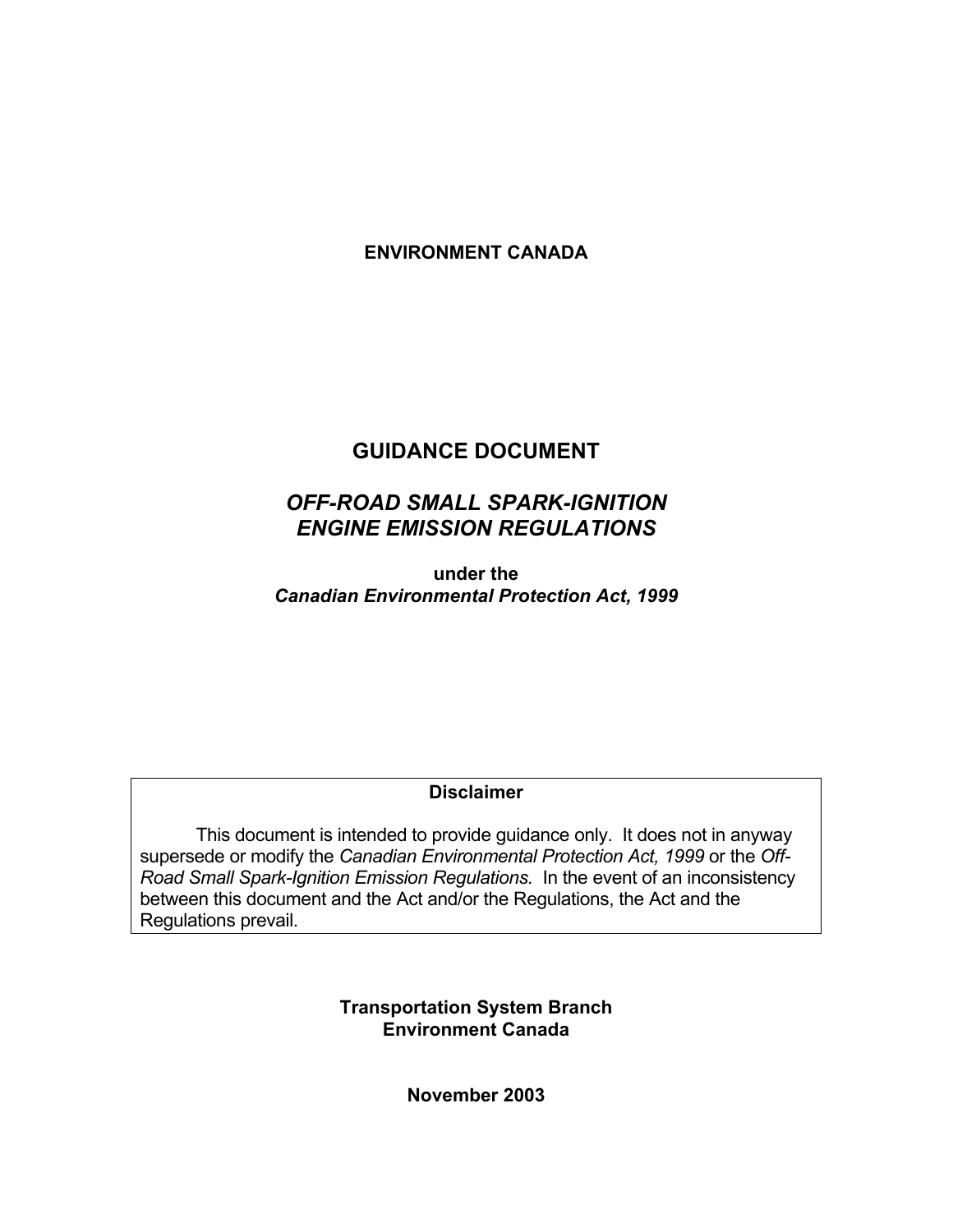# **TABLE OF CONTENTS**

| 1 <sub>1</sub> |                                        |                                                                                                                                                                                                                                                                                                                                                                                                                                                                                                                                                                                                                         |  |
|----------------|----------------------------------------|-------------------------------------------------------------------------------------------------------------------------------------------------------------------------------------------------------------------------------------------------------------------------------------------------------------------------------------------------------------------------------------------------------------------------------------------------------------------------------------------------------------------------------------------------------------------------------------------------------------------------|--|
| 2.             | 2.1<br>2.2<br>2.3<br>2.4<br>2.5        | What is the Canadian Environmental Protection Act, 1999 (CEPA 1999)?3<br>Certain provisions of the Regulations state that information can be<br>requested by or sent to the Minister. Who is the Minister? 4                                                                                                                                                                                                                                                                                                                                                                                                            |  |
| 3.             | 3.1<br>3.2<br>3.3<br>3.4<br>3.5<br>3.6 | What is the difference between "equipment" and "machine"? 6<br>Which categories of off-road small spark-ignition engines are excluded<br>Which small spark-ignition engines do not have to conform to some                                                                                                                                                                                                                                                                                                                                                                                                              |  |
| 4.             | 3.7<br>4.1<br>4.2<br>4.3<br>4.4<br>4.5 | What are the regulatory requirements for each type of "person" affected<br>. 9<br>How are foreign engine manufacturers affected by the Regulations?10                                                                                                                                                                                                                                                                                                                                                                                                                                                                   |  |
| 5.             | 5.1<br>5.2<br>5.4<br>5.5<br>5.6<br>5.7 | NATIONAL EMISSIONS MARK.<br>Are there any conditions regarding applying a national emissions mark to<br>When do the provisions regarding the national emissions mark come into<br>12<br>5.3 Who can apply the national emissions mark?<br>12<br>How does a <i>company</i> obtain the Minister's authorization to use the<br>What information could satisfy the requirement of paragraph 6(d) of the<br>Regulations to show that the company is capable of verifying compliance<br>Do imported engines required the national emissions mark? 13<br>Are there any requirements regarding the size, location and manner of |  |
| 6.             | 6.1                                    |                                                                                                                                                                                                                                                                                                                                                                                                                                                                                                                                                                                                                         |  |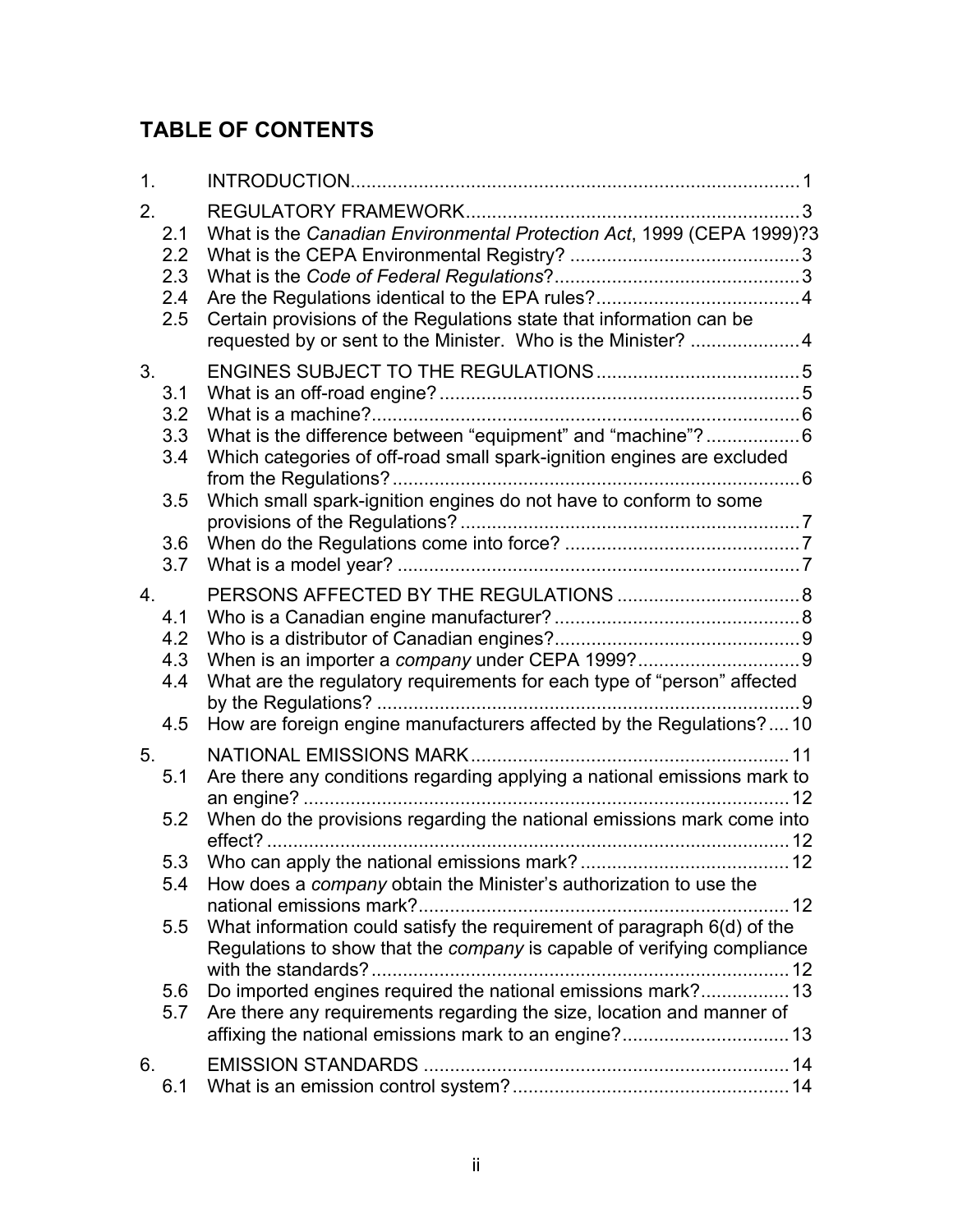|                 | 6.2 | Are there restrictions on an emission control system installed on a           |      |
|-----------------|-----|-------------------------------------------------------------------------------|------|
|                 |     |                                                                               |      |
|                 | 6.3 |                                                                               |      |
|                 | 6.4 |                                                                               |      |
|                 | 6.5 | What are the procedures to measure the exhaust emissions?  16                 |      |
|                 | 6.6 | What are the alternative standards for niche Canadian products?16             |      |
|                 | 6.7 | Why are there alternative standards for niche Canadian products?16            |      |
|                 | 6.8 | What are the alternative exhaust standards for wintertime engines?16          |      |
|                 | 6.9 | For how long must an engine conform to the exhaust emission                   |      |
|                 |     |                                                                               |      |
|                 |     | 6.10 What are the standards for a class I engine in 2005 and 2006?  17        |      |
|                 |     |                                                                               |      |
|                 |     | 6.12 What are the requirements for crankcase emissions?  18                   |      |
|                 |     |                                                                               |      |
|                 |     | 6.14 Is it required for an engine covered by an EPA certificate of conformity |      |
|                 |     | and sold concurrently in Canada and the U.S. to meet the Canadian             |      |
|                 |     |                                                                               |      |
|                 |     | 6.15 Is it necessary to have exactly the same engine sold concurrently in     |      |
|                 |     |                                                                               |      |
| 7.              |     |                                                                               |      |
|                 | 7.1 | What records could satisfy the requirement of demonstrating that an           |      |
|                 |     |                                                                               |      |
|                 | 7.2 |                                                                               |      |
|                 | 7.3 | What is the procedure to provide evidence of conformity "in a form and        |      |
|                 |     | manner satisfactory to the Minister" for the engines referred to in section   |      |
|                 |     |                                                                               |      |
|                 |     |                                                                               |      |
| 8.              |     | . 24                                                                          |      |
|                 | 8.1 | What is the business number required in paragraph $19(1)(b)$ of the           |      |
|                 |     |                                                                               | . 25 |
|                 | 8.2 | Is there a special form for the importation declaration specified in section  |      |
|                 |     |                                                                               | 25   |
|                 | 8.3 | Is there any suggested wording for the statement under paragraph              |      |
|                 |     |                                                                               |      |
|                 | 8.4 | Who is eligible to sign the import declaration as the "duly authorized        |      |
|                 |     | What is the bulk declaration mentioned in subsection 19(2)?  26               |      |
|                 | 8.5 |                                                                               |      |
| 9.              |     |                                                                               |      |
|                 | 9.1 |                                                                               |      |
|                 | 9.2 |                                                                               |      |
|                 | 9.3 |                                                                               |      |
| 10 <sub>1</sub> |     | SPECIAL CASES OF OFF-ROAD SMALL SPARK-IGNITION ENGINES28                      |      |
|                 |     | 10.1 Engines imported in Canada solely for purposes of exhibition,            |      |
|                 |     |                                                                               |      |
|                 |     | 10.2 Engine in transit through Canada, from a place outside Canada to         |      |
|                 |     |                                                                               |      |
|                 |     |                                                                               |      |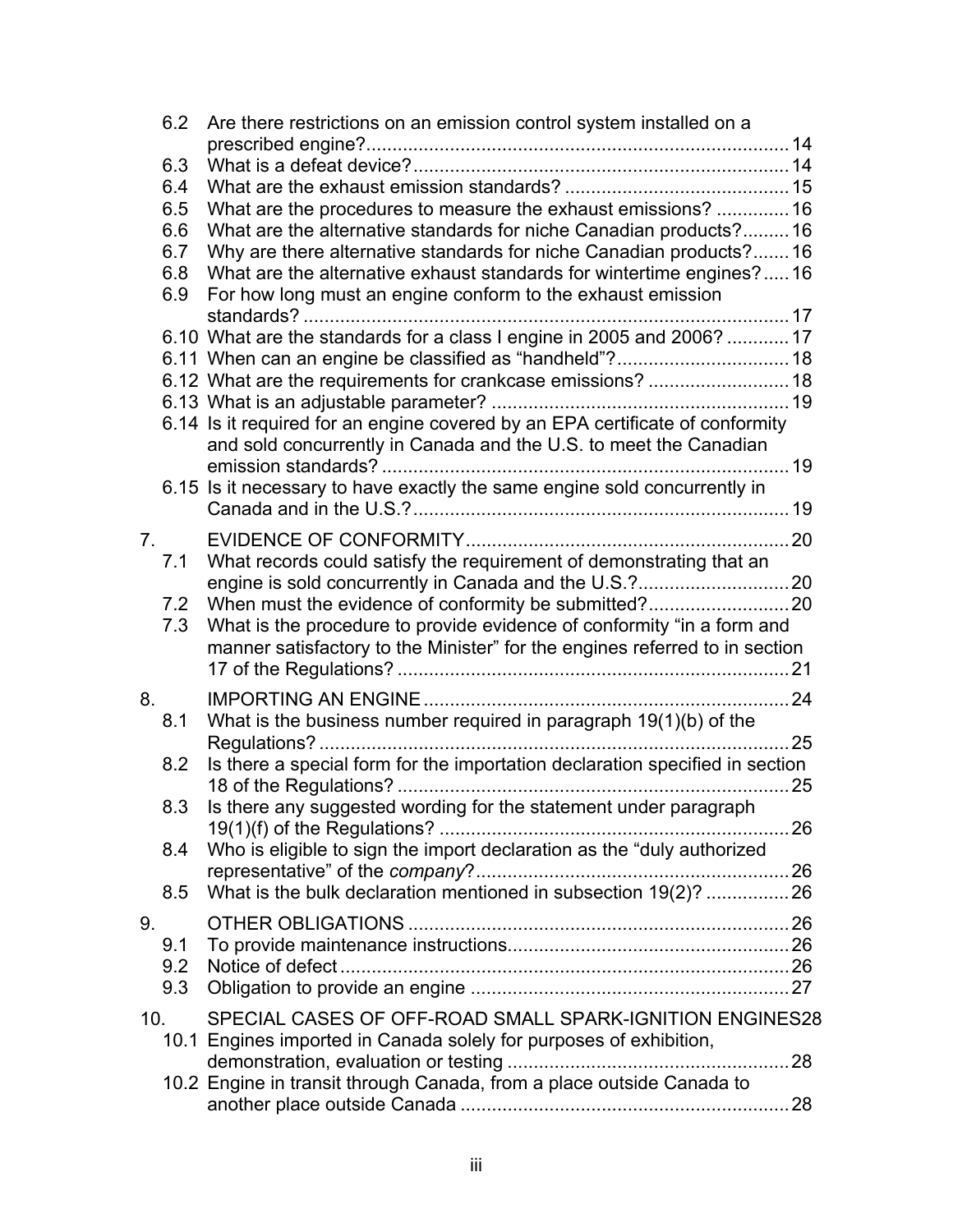| 10.6 Engine for which the Governor-in-Council has granted an exemption 30 |  |
|---------------------------------------------------------------------------|--|
|                                                                           |  |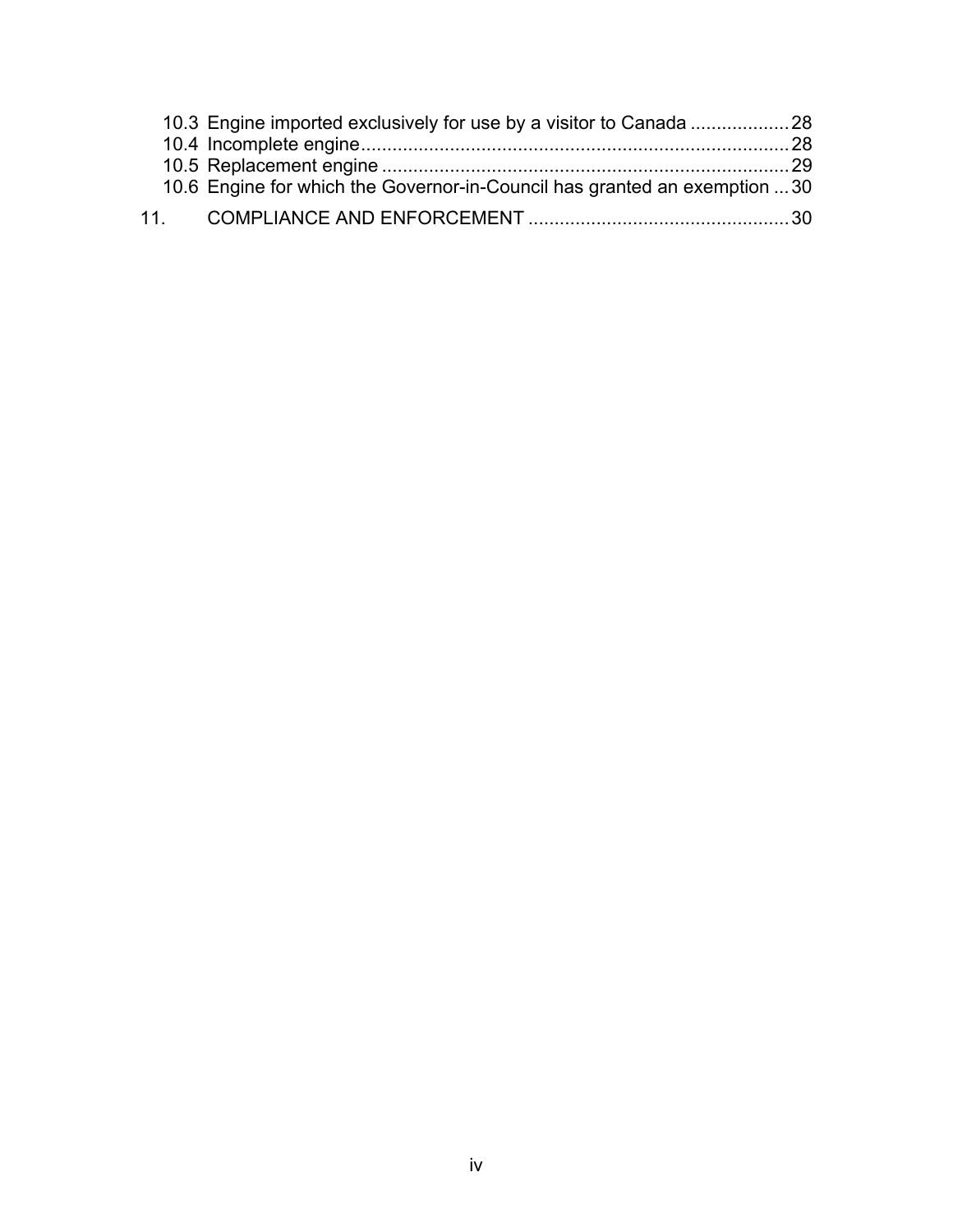## **1. INTRODUCTION**

This guidance document provides information about the requirements of the *Off-Road Small Spark-Ignition Engine Emission Regulations* established under the authority of Part 7, Division 5 of the *Canadian Environmental Protection Act*, 1999 (CEPA 1999).

The text of the enabling Act is not repeated in the Regulations, so this guidance document cites both the Regulations and the Act to make it easier to understand the requirements of the Regulations.

The Regulations are aligned with the corresponding U.S. Environmental Protection Agency (EPA) rules for off-road spark-ignition engines. Engines sold concurrently in Canada and the United States and covered by a valid U.S. EPA certificate of conformity can enter Canada with a declaration at the border. For other engines, the evidence of conformity must be obtained and produced in a form and manner that is satisfactory to the Minister.

Figure 1 illustrates how this document is organized. Each chapter includes a short description of a specific aspect of the Regulations followed by additional details, often provided in an interrogative form.

#### **Disclaimer**

This document is intended to provide guidance only. It does not in anyway supersede or modify the *Canadian Environmental Protection Act, 1999* or the *Off-Road Small Spark-Ignition Emission Regulations.* In the event of an inconsistency between this document and the Act and/or the Regulations, the Act and the Regulations prevail.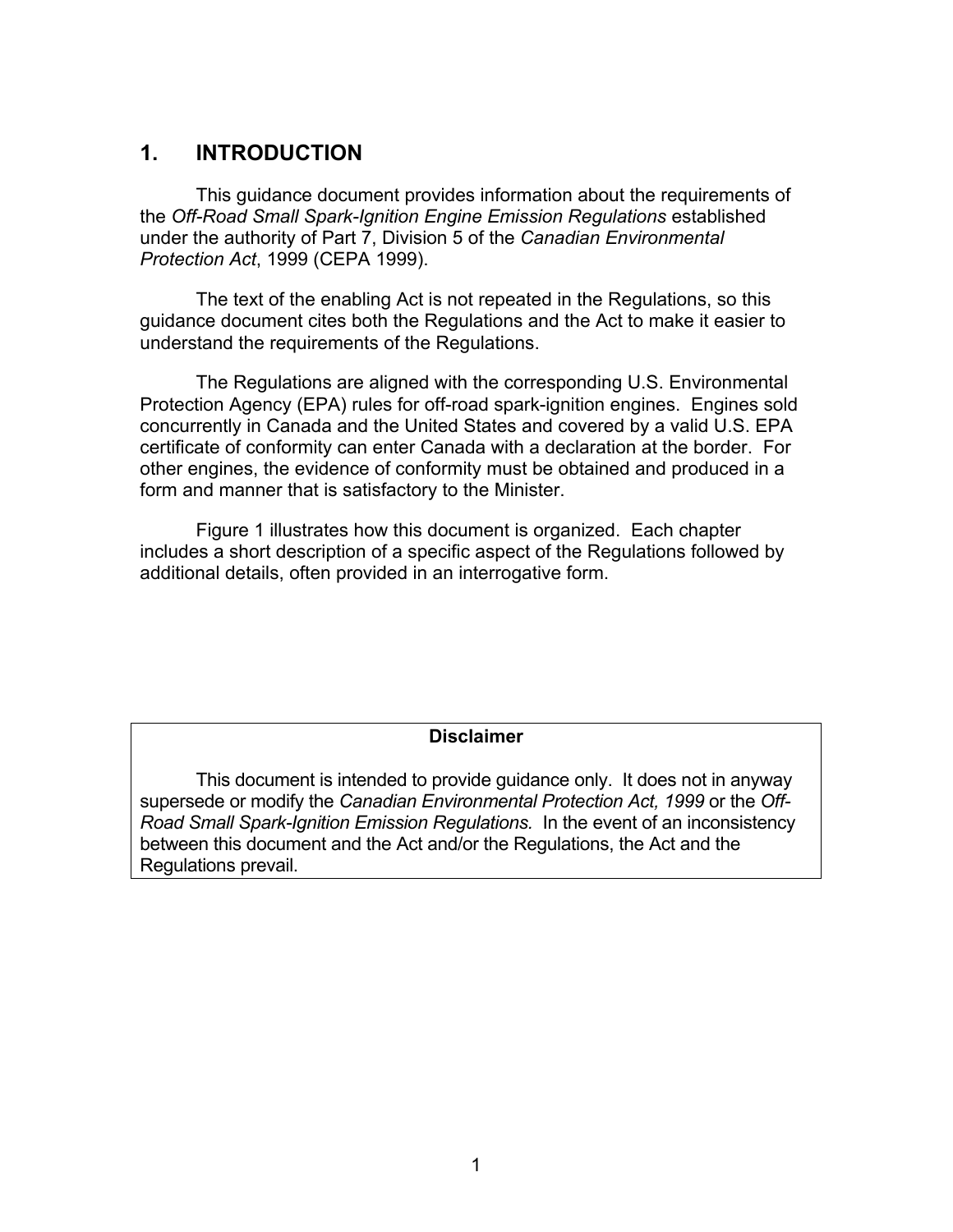

Figure 1: Structure of the Guidance Document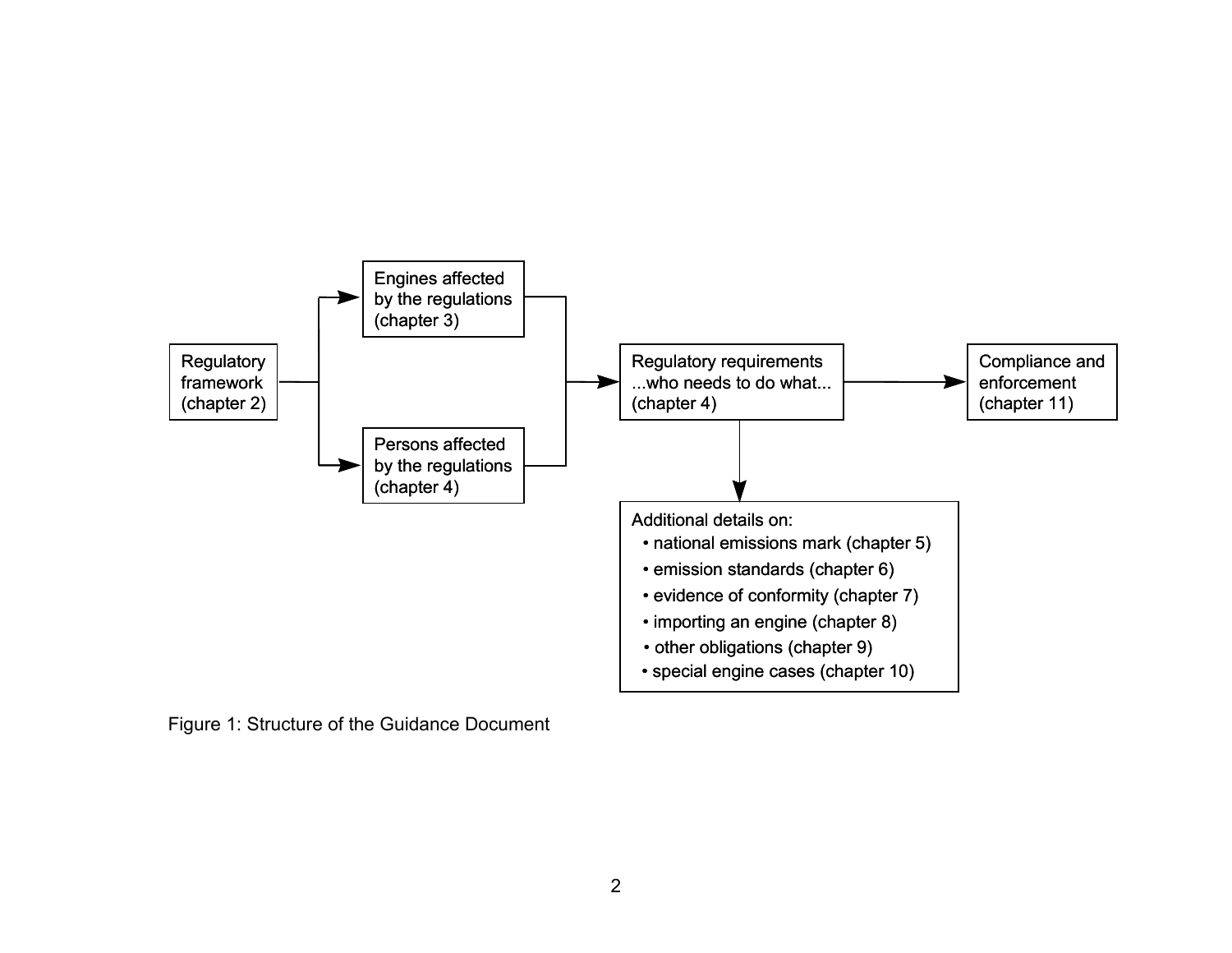## **2. REGULATORY FRAMEWORK**

The *Off-Road Small Spark-Ignition Engine Emission Regulations* establish, under the authority of the *Canadian Environmental Protection Act*, 1999, Canadian emission standards aligned with those of the U.S. Environmental Protection Agency (EPA) for small spark-ignition engines.

The text of the Regulations can be retrieved from the CEPA Environmental Registry at http://www.ec.gc.ca/CEPARegistry/regulations/.

## **2.1 What is the** *Canadian Environmental Protection Act***, 1999 (CEPA 1999)?**

The *Canadian Environmental Protection Act*, 1999 (CEPA 1999), "an Act respecting pollution prevention and the protection of the environment and human health in order to contribute to sustainable development", is Canada's principal piece of federal environmental protection legislation. Part 7, Division 5, contains the legislative authority for making regulations for the purpose of controlling vehicle, engine and equipment emissions.

The text of CEPA 1999 can be retrieved at http://laws.justice.gc.ca/en/C-15.31/index.html.

## **2.2 What is the CEPA Environmental Registry?**

The CEPA Environmental Registry is a comprehensive source of public information relating to activities under CEPA 1999. In addition to providing up-todate copies of current CEPA 1999 instruments, the primary objective of the Registry is to encourage and support public participation in environmental decision-making, by facilitating access to documents arising from the administration of the Act.

The CEPA Environmental Registry is accessible at http://www.ec.gc.ca/CEPARegistry/default.cfm.

## **2.3 What is the** *Code of Federal Regulations***?**

The *Code of Federal Regulations* is a codification of the general and permanent rules published by the U.S. Federal Government. In this guidance document, the expression "CFR" always means Title 40, Part 90, *Control of Emissions from Nonroad Spark-Ignition Engines* of the Code of Federal Regulations. The text of the CFR can be retrieved at http://www.access.gpo.gov/nara/cfr/waisidx\_02/40cfr90\_02.html.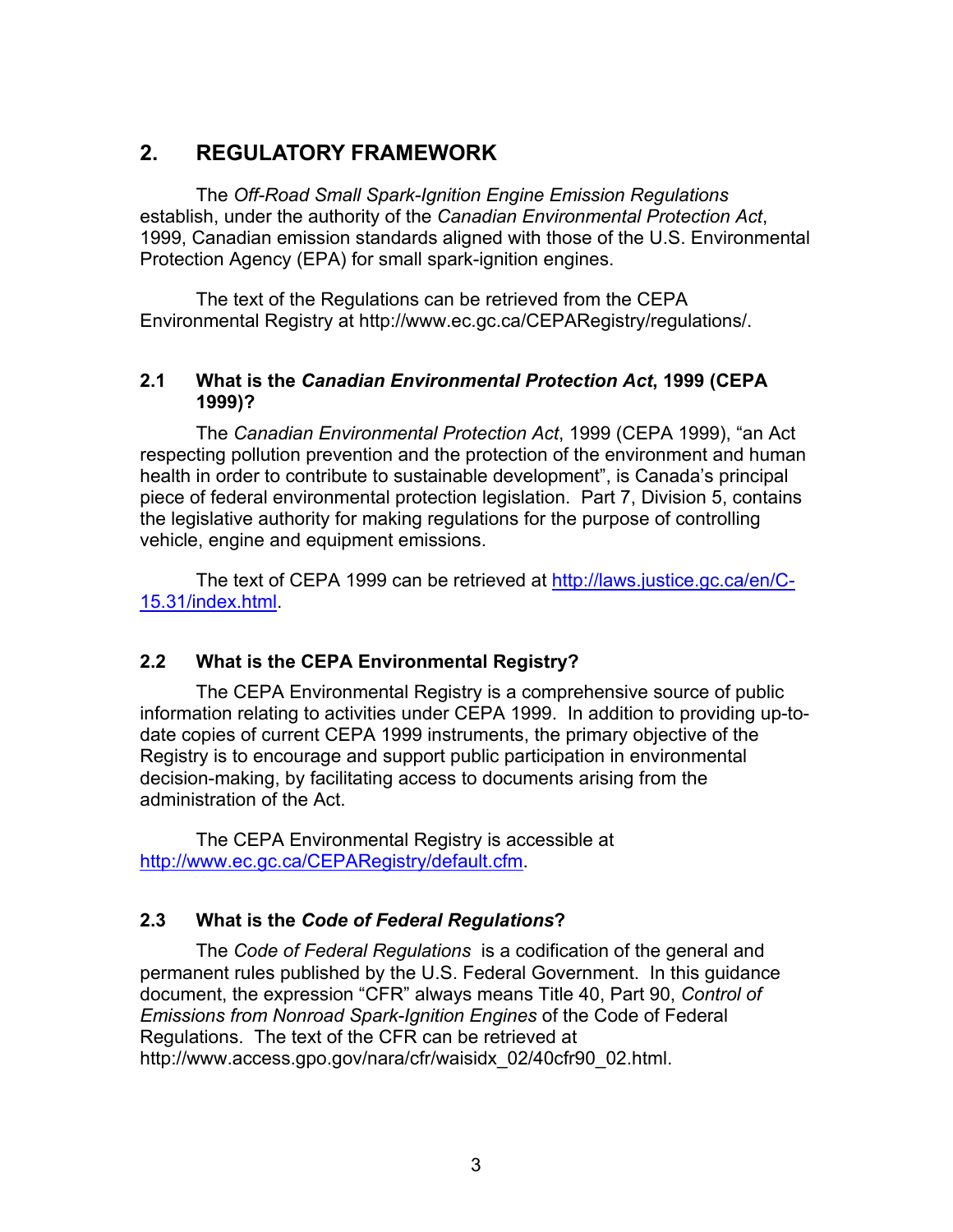The Regulations incorporate portions of the CFR by reference to ensure alignment of the emission standards between the two countries. Subsection 1(2) of the Regulations states that incorporation by reference to the CFR shall be read as **excluding**

- (1) references to the EPA or its Administrator exercising discretion in any way;
- (2) alternative standards related to the averaging, banking and trading of emission credits, to small volume manufacturers or to financial hardship; and
- (3) standards or evidence of conformity from any other jurisdiction or authority other than the EPA.

## **2.4 Are the Regulations identical to the EPA rules?**

No. While the overall missions of Environment Canada and EPA are quite similar, the constitutions and laws of both countries differ. There are significant differences in how environmental protection regulations can be developed and enforced in Canada and in the U.S.

The Regulations were developed to align Canadian emission standards with those of the EPA. Ancillary provisions are as similar as possible, considering the different regulatory frameworks in Canada and the U.S.

## **2.5 Certain provisions of the Regulations state that information can be requested by or sent to the Minister. Who is the Minister?**

The "Minister" is the federal Minister of the Environment. An official of Environment Canada may make a request for information on behalf of the Minister. Where the Regulations require information to be submitted to the Minister, unless otherwise directed, it should be sent to:

> Director, Transportation Systems Branch Air Pollution Prevention Directorate Environment Canada 351 St-Joseph Blvd Gatineau, Quebec K1A 0H3 fax: 819-953-7815 phone: 819-953-1120 e-mail: reg\_tsb\_dst@ec.gc.ca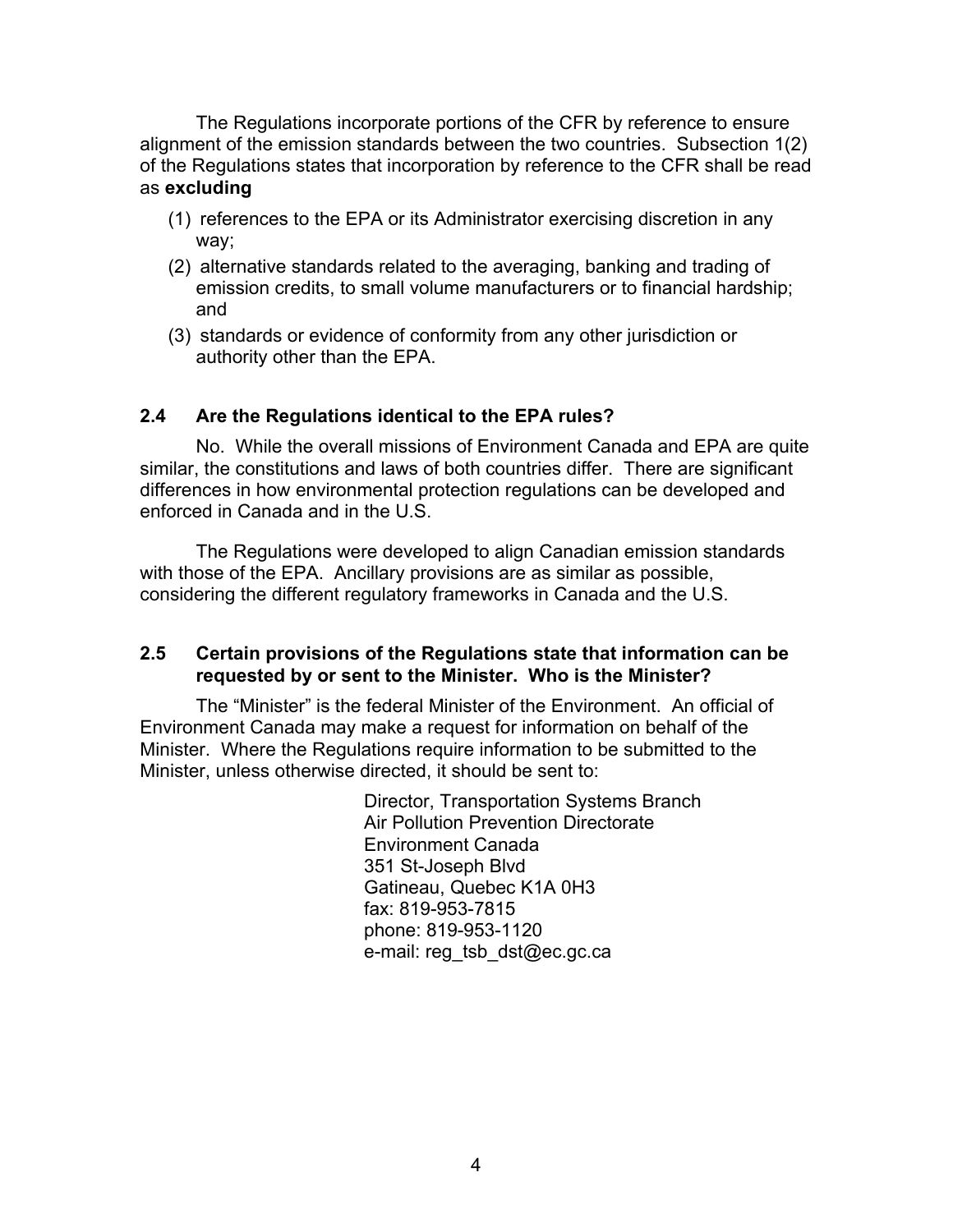## **3. ENGINES SUBJECT TO THE REGULATIONS**

The Regulations prescribe standards for off-road engines that

- (1) operate under characteristics significantly similar to the theoretical Otto combustion cycle;
- (2) use spark plugs or other sparking devices; and
- (3) do not develop more than 19 kW of power.

These engines typically use gasoline but liquefied petroleum gas or natural gas can also be used. Small spark-ignition engines are typically found in lawn and garden machines (hedge trimmers, brush cutters, lawnmowers, garden tractors, snowblowers, etc.); in light-duty industrial machines (generator sets, welders, pressure washers, etc.); and in light-duty logging machines (chainsaws, log splitters, shredders, etc.).

The Regulations apply to engines manufactured in Canada and "transported within Canada" (i.e., transported between provinces) and to engines imported into Canada.

Section 3.4 of this guidance document identifies categories of small sparkignition engines that are not subject to these Regulations.

#### **3.1 What is an off-road engine?**

An off-road engine is defined as an internal combustion engine that is used or designed to be used:

- (1) by itself and that is capable of being carried or moved from one location to another;
- (2) in or on a machine that is designed to be or capable of being carried from one location to another (e.g. a portable generator);
- (3) in or on a machine that is self-propelled (e.g. a go-kart);
- (4) in or on a machine that serves a dual purpose by both propelling itself and performing another function (e.g. a garden tractor); or
- (5) in or on a machine that is intended to be propelled while performing its function (e.g. a lawn mower).

Under section 149 of CEPA 1999, engines designed to propel an aircraft or rolling stock (e.g., a locomotive) or compression-ignition engines rated at 37 kW and above designed to propel a vessel (i.e., a boat, ship or craft designed, used or capable of being used solely or partly for navigation in, on, through or immediately above water) are not within the scope of Part 7, Division 5 of CEPA 1999 and are not engines under the Regulations.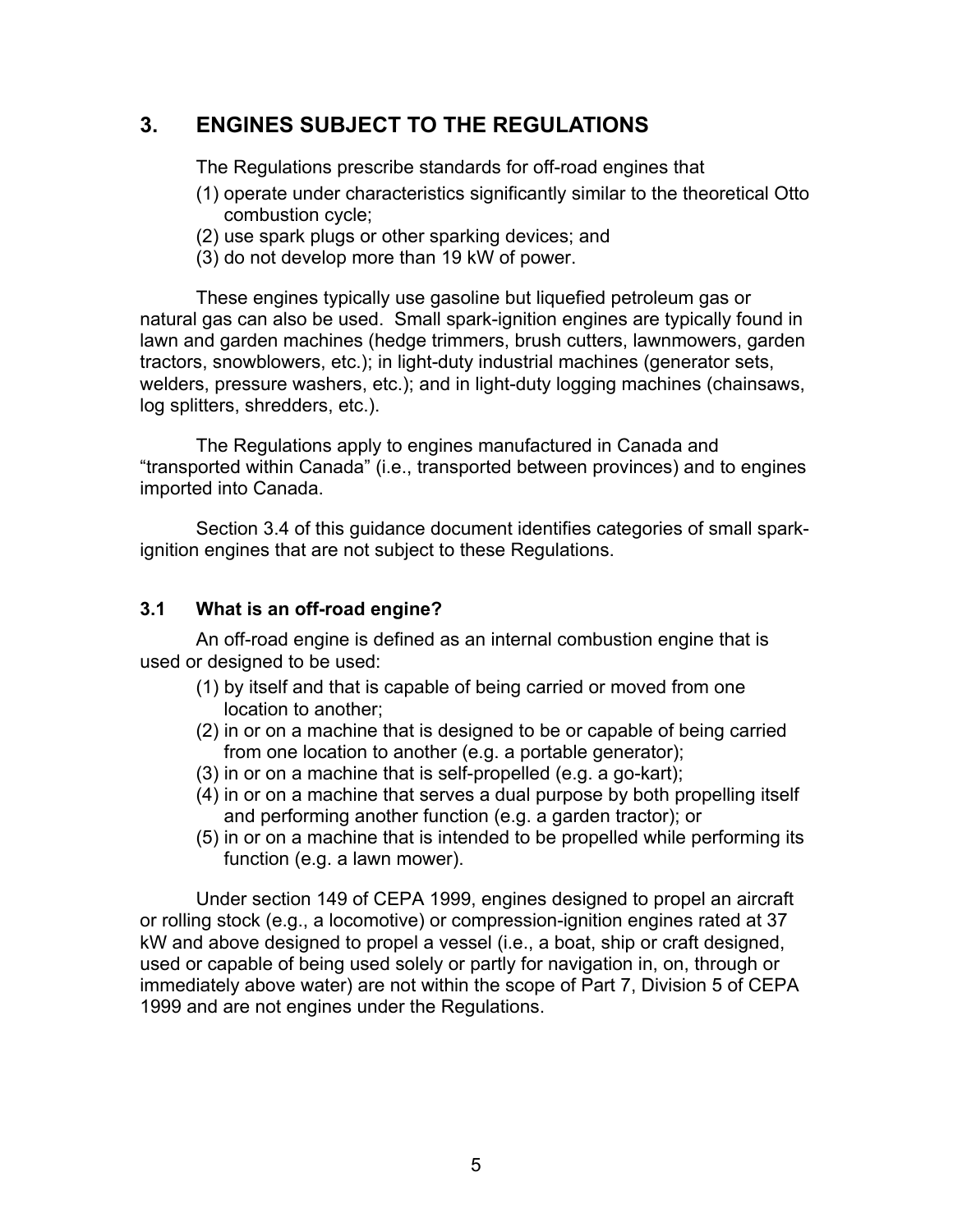#### **3.2 What is a machine?**

"Machine" means anything, including a vehicle, device, appliance or implement that is powered by an engine. A chainsaw, a lawn mower, a garden tractor, or a portable generator powered by a small spark-ignition engine would be considered a machine for the purpose of these Regulations. In the CFR, the words "equipment" or "nonroad vehicle" generally have the same meaning as "machine" in the Regulations.

While most provisions of the Regulations cover specifically engines, machines are also impacted to the extent that the machine contains an engine covered by these Regulations.

## **3.3 What is the difference between "equipment" and "machine"?**

The word "equipment" is often used in everyday language as a general descriptor for tools or machinery powered by off-road engines, such as in the expression "lawn and garden equipment".

Section 149 of CEPA 1999 assigns a specific meaning for the word "equipment" as "any prescribed equipment that is designed for use in or on a vehicle or engine". The legislative meaning of "equipment" is intended to address engine accessories including but not limited to catalytic converters or fuel systems. The Regulations use the term "machine" to designate a vehicle, device, appliance or implement powered by an engine.

## **3.4 Which categories of off-road small spark-ignition engines are excluded from the Regulations?**

The following small spark-ignition engines are not subject to the Regulations:

- (1) engines designed exclusively for competition and with features not easily removed and with characteristics that render their use other than in competition unsafe, impractical or unlikely;
- (2) engines regulated by the *On-Road Vehicle and Engine Emission Regulations*;
- (3) engines designed to be used exclusively in underground mines;
- (4) engines designed to power snowmobiles, all-terrain vehicles, and offhighway motorcycles;
- (5) hobby engines designed to be used in reduced-scale models of vehicles that are not capable of transporting a person;
- (6) engines designed to be used exclusively in emergency and rescue machines;
- (7) engines designed to be used in machines designed for use in military combat or combat support;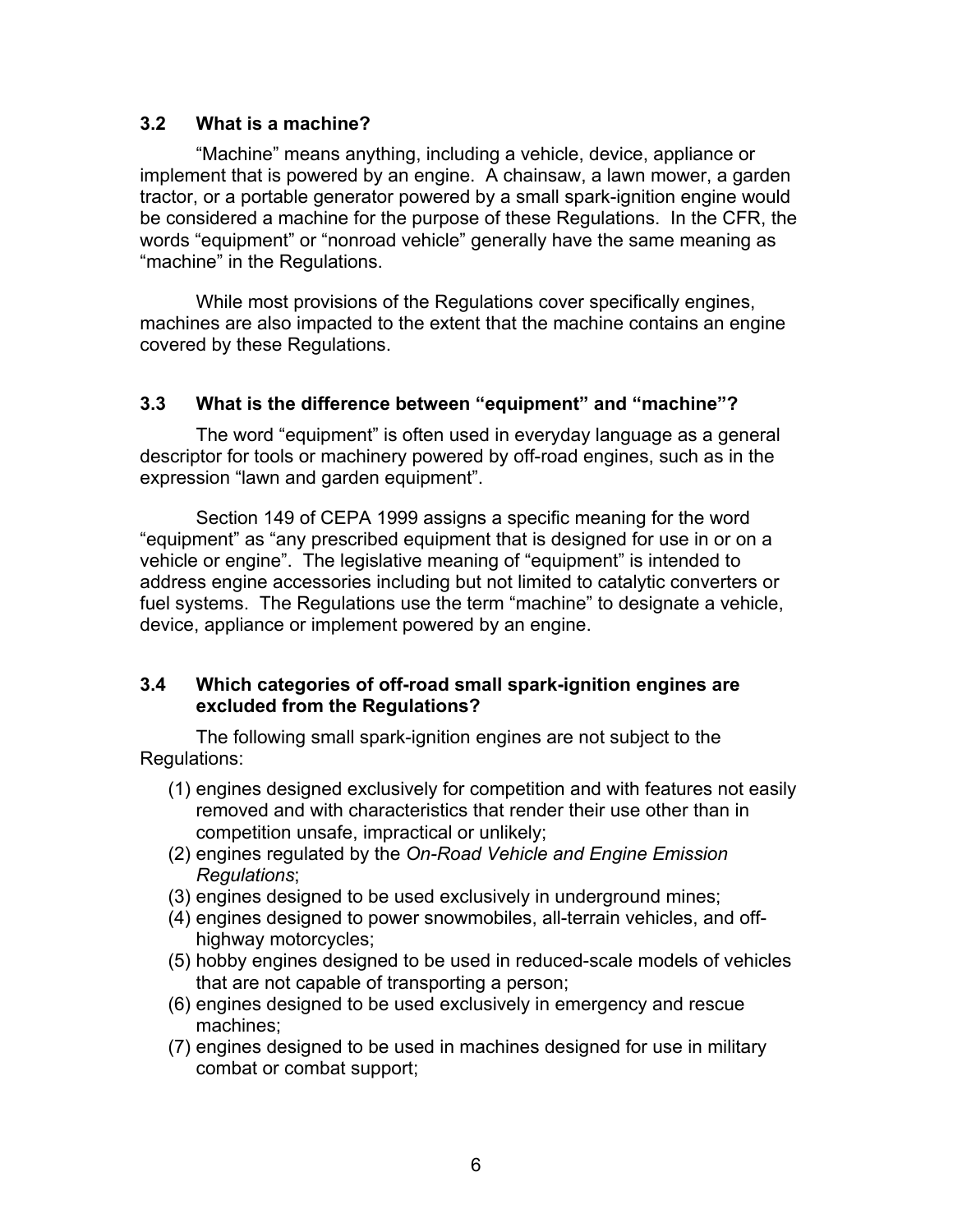- (8) engines designed to propel a vessel (i.e., a boat, ship or craft designed, used or capable of being used solely or partly for navigation in, on, through or immediately above water); and
- (9) engines that are being exported and that are accompanied by a written statement establishing that they will not be sold or used in Canada.

## **3.5 Which small spark-ignition engines do not have to conform to some provisions of the Regulations?**

The following engines do not have to conform to some of the provisions of the Regulations:

- (1) engines that are imported into Canada solely for purposes of exhibition, demonstration, evaluation or testing;
- (2) engines that are being imported exclusively for use by a visitor to Canada or by a person passing through Canada to another country;
- (3) engines that are in transit through Canada, from a place outside Canada to another place outside Canada;
- (4) engines that do not meet the requirements of the Regulations at importation or when leaving a factory but that will meet these requirements before they leave the possession or control of the company<sup>1</sup>, such as incomplete engines;
- (5) replacement engines as this term is defined in subsection 13(1) of the Regulations; and
- (6) engines for which the Governor-in-Council has granted an exemption.

Additional details on special provisions in respect of these engines are given in Chapter 10 of this guidance document.

## **3.6 When do the Regulations come into force?**

The Regulations come into force on January 1, 2005, except for the sections related to the national emissions mark which come into effect on the date the Regulations were registered. Additional details on the national emissions mark are provided in Chapter 5 of this guidance document.

The standards apply to engines of the 2005 and later model years.

## **3.7 What is a model year?**

Model year is the year determined by the manufacturer to designate the period of production of a particular model of an engine and is defined in section 4 of the Regulations.

 $\overline{a}$ 1 Chapter 4 of this guidance document provides details on the exact meaning of "company" under CEPA 1999.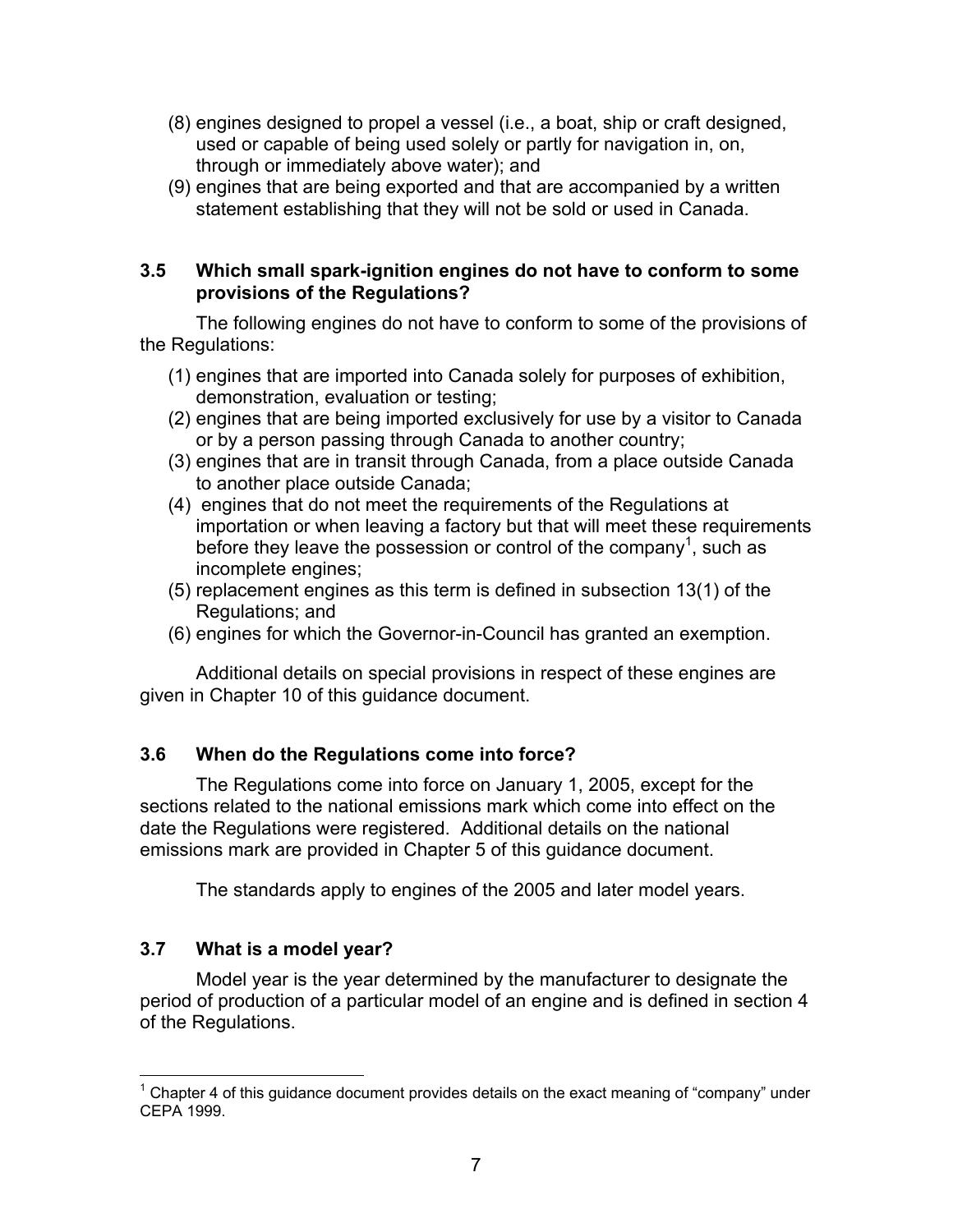The model-year can span a period of up to two calendar years less one day but can include only one January 1. The model year corresponds to the calendar year during which production occurred or the calendar year during which January 1 fell. For example a line of engines produced between March 1, 2006 and January 31, 2007 would correspond to 2007 model year engines.

## **4. PERSONS AFFECTED BY THE REGULATIONS**

The Regulations apply mainly to companies and, in section 149 of CEPA 1999, a company is defined as a "**person** who

- (a) is engaged in the business of manufacturing vehicles, engines or equipment in Canada;
- (b) is engaged in the business of selling to other persons, for the purpose of resale by those persons, vehicles, engines or equipment obtained directly from a person described in paragraph (a) or the agent of such person; or
- (c) imports any vehicle, engine or equipment into Canada for the purpose of sale."

Note that, under section 149 of CEPA 1999, the term "manufacture" includes any process of assembling or altering any vehicle, engine or equipment before its sale to the first retail purchaser. Under section 3 of CEPA 1999, "to sell" includes to offer for sale or lease, have in possession for sale or lease or deliver for sale or lease.

To highlight that "company" under CEPA 1999 means only specific types of commercial entities, the word will be italicized throughout the rest of this guidance document.

Four different types of persons are potentially affected by the Regulations:

- Canadian engine manufacturer;
- Distributor of Canadian engines or machines containing Canadian engines;
- Importer of engines or machines for the purpose of sale ; and
- Person who is not a *company* importing an engine or machine.

Foreign engine manufacturers are not directly subject to CEPA 1999 or to the Regulations. However, engines imported into Canada must conform to Canadian emissions regulations.

## **4.1 Who is a Canadian engine manufacturer?**

A person engaged in the business of manufacturing vehicles, engines or equipment in Canada is a *company* under CEPA 1999.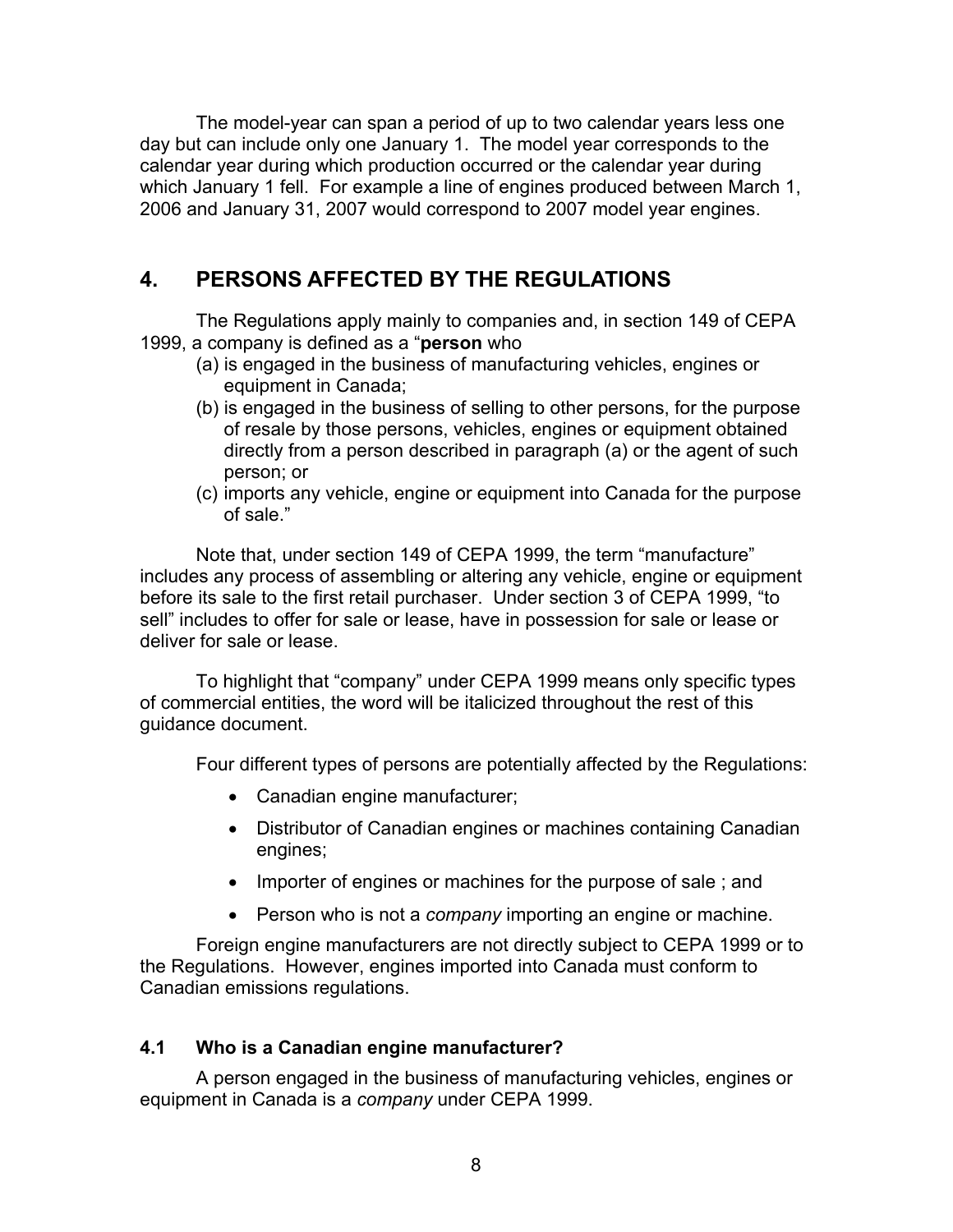Under CEPA 1999, "to manufacture" includes any process of assembling or altering any engine before its sale to the first retail purchaser. Therefore a person who modifies an engine before it is sold, for example by adapting a gasoline engine to run on propane or natural gas, would be considered as a *company* for the purposes of the Regulations.

The Regulations apply to engines manufactured in Canada only if they are "transported within Canada", i.e., transported between provinces or territories.

#### **4.2 Who is a distributor of Canadian engines?**

A person who is engaged in the business of selling to other persons, for the purpose of sale by those persons, engines obtained directly from a Canadian engine manufacturer or its agent is a distributor of Canadian engines and is a *compan*y under CEPA 1999.

Engines manufactured in Canada that are transported between provinces or territories require a national emissions mark (see Chapter 5). One national emissions mark is required per engine. In the case of an engine manufactured in Canada and distributed by a *company* other that the manufacturer, only one *company* need apply the national emissions mark.

#### **4.3 When is an importer a** *company* **under CEPA 1999?**

Under CEPA 1999, a *company* is a person importing engines, or machines powered by these engines, for the purposes of sale.

A person importing engines for a purpose other than sale *is not a company* under CEPA 1999. An individual or commercial entity importing engines directly for their own use is not considered to be a *company* for the purposes of the Regulations. For example, a logging business importing directly chainsaws to be used by its employees would not be considered a *company*. However, there are some regulatory requirements for this category of persons.

#### **4.4 What are the regulatory requirements for each type of "person" affected by the Regulations?**

Table 1 provides a summary of the requirements for the four different categories of persons affected by Regulations. When necessary, more detailed information is provided elsewhere in the guidance document.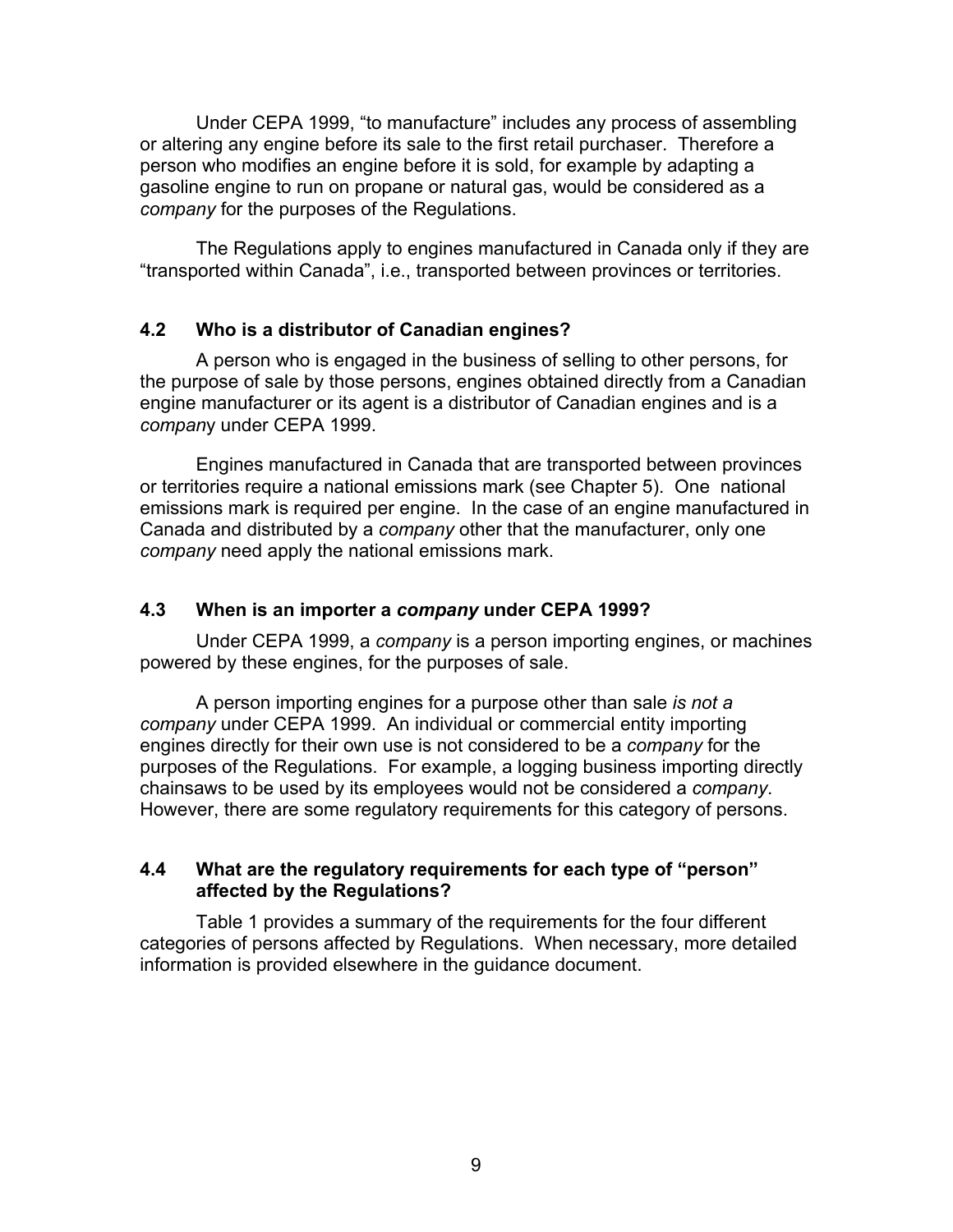|                                                                | Canadian<br>engine<br>manufacturer | <b>Distributor</b><br>of<br>Canadian<br>engines | Engine or machine<br>importer<br>For the<br>purpose of<br>sale | For other<br>purposes | Chapter<br>in the<br>guidance<br>document |
|----------------------------------------------------------------|------------------------------------|-------------------------------------------------|----------------------------------------------------------------|-----------------------|-------------------------------------------|
| Company under<br><b>CEPA 1999?</b>                             | yes                                | yes                                             | yes                                                            | no                    | $\overline{4}$                            |
| Apply the<br>national<br>emissions mark                        | X                                  | X                                               |                                                                |                       | 5                                         |
| Supply engines<br>that comply with<br>standards                | X                                  | X                                               | X                                                              | (1)                   | 6                                         |
| Provide<br>evidence of<br>conformity upon<br>request           | X                                  | X                                               | X                                                              | (1)                   | $\overline{7}$                            |
| Submit an<br>importation<br>declaration                        |                                    |                                                 | X                                                              |                       | 8                                         |
| <b>Prescribed label</b><br>is affixed to an<br>imported engine |                                    |                                                 |                                                                | X                     | 8                                         |
| Provide<br>maintenance<br>instructions                         | X                                  | X                                               | X                                                              |                       | 9                                         |
| Cause notice of<br>defect to be<br>given, if<br>necessary      | X                                  | X                                               | X                                                              |                       | 9                                         |

Table 1 Summary of Regulatory Requirements

(1) The presence of the prescribed label on the engine is considered as evidence that the engine conforms to the prescribed or equivalent emission standards when it is imported by a person for purposes other than sale.

#### **4.5 How are foreign engine manufacturers affected by the Regulations?**

A foreign engine manufacturer produces engines outside Canada and is not directly subject to CEPA 1999 or to the Regulations. However, engines imported into Canada must conform to Canadian emission Regulations.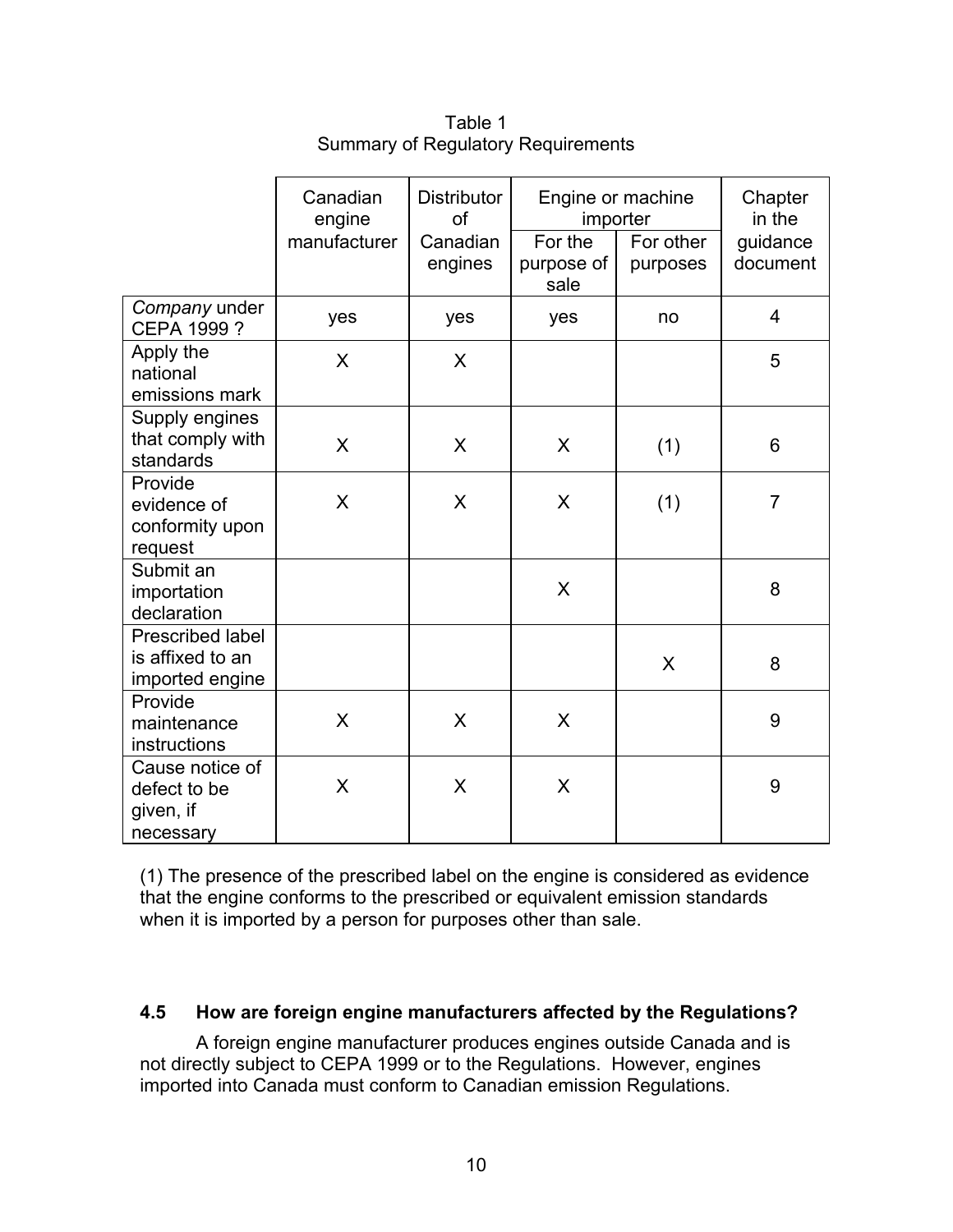Importers may require the assistance of a foreign engine manufacturer to demonstrate compliance with the Regulations. In particular, the assistance of foreign engine manufacturers will be required to ensure that engines imported into the Canadian market meet the prescribed standards and to provide evidence of conformity to that effect. These requirements are described in Chapters 6 and 7 of this guidance document.

## **5. NATIONAL EMISSIONS MARK**

*Companies* are generally required to apply the national emissions mark to prescribed engines that are manufactured in Canada for sale in Canada. Section 152 of CEPA 1999 prohibits a *company* from transporting engines manufactured in Canada between provinces or territories unless the engine has a national emissions mark applied to it. Use of the national emissions mark denotes compliance with the Regulations.

The national emissions mark is the symbol shown in Figure 2. Section 150 of CEPA 1999 specifies that the national emissions mark is a national trademark and establishes limitations on any person's use of the mark (or the use of any other mark in such a manner that it is likely to be mistaken for a national emissions mark). *Companies* must obtain the Minister's authorization to use the national emissions mark.

Figure 2: The national emissions mark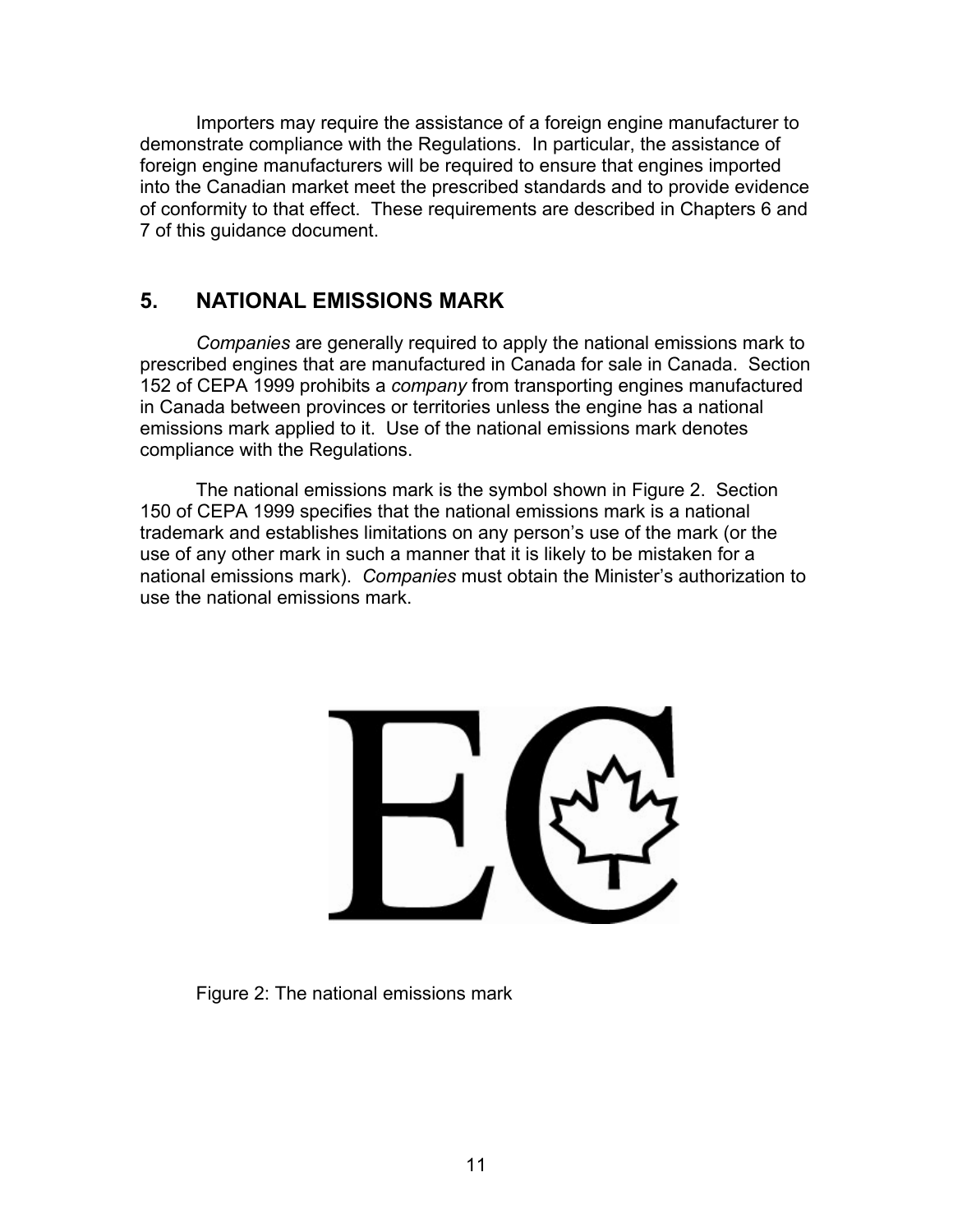## **5.1 Are there any conditions regarding applying a national emissions mark to an engine?**

Yes. Section 153 of CEPA 1999 prohibits a *company* from applying the national emissions mark to any engine unless a number of stated requirements are met. The emissions standards that the engine must meet are prescribed in sections 9 to12 of the Regulations.

## **5.2 When do the provisions regarding the national emissions mark come into effect?**

Sections 6 to 8 of the Regulations have been in effect since registration in November 2003 to allow early authorization for *companies* to apply the national emissions mark to engines manufactured before January 1, 2005 that meet applicable 2005 model year standards.

The other provisions of the Regulations come into effect on January 1, 2005.

## **5.3 Who can apply the national emissions mark?**

Under section 151 of CEPA 1999, a *company* must have received an authorization from the Minister to apply the national emissions mark.

## **5.4 How does a** *company* **obtain the Minister's authorization to use the national emissions mark?**

A *company* must submit an application to obtain the Minister's authorization to use the national emissions mark. The information to be included in the application is set out in section 6 of the Regulations. A *company*'s application must be signed by a person who is authorized to act on behalf of the *company*.

When the Minister authorizes a *company* to use the national emissions mark, a unique identification number will be assigned.

## **5.5 What information could satisfy the requirement of paragraph 6(d) of the Regulations to show that the** *company* **is capable of verifying compliance with the standards?**

Information to show that a *company* is capable of verifying compliance with the regulatory standards may be presented in various forms, including but not limited to,

(1) Recent experience in obtaining U.S. EPA emission certification

When applicable, a *company* may provide the following statement: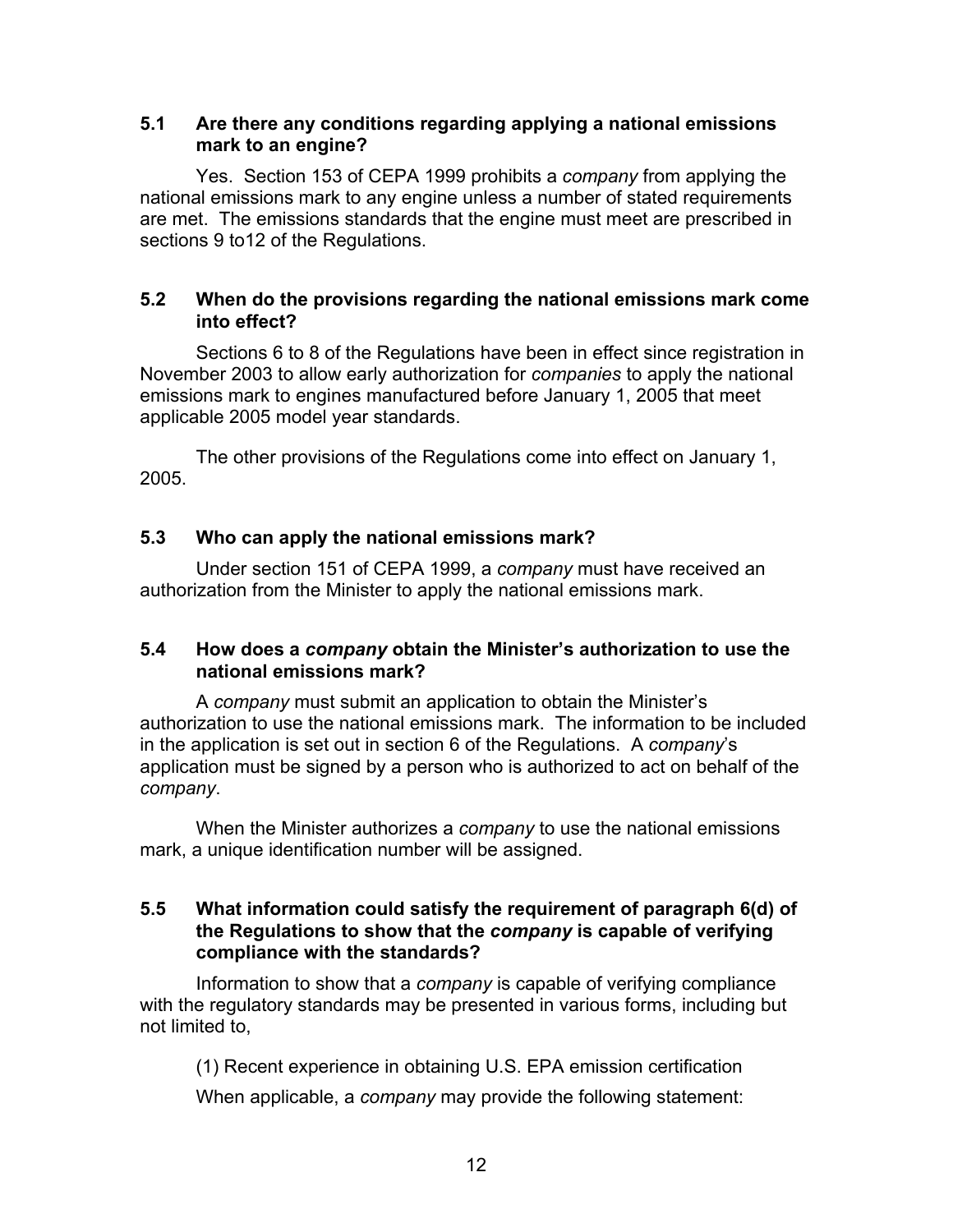"The *company* has been issued certificates of conformity by the U.S. EPA within the last five years as evidence of conformity with U.S. regulatory emission standards for engines covered under the *Off-Road Small Spark-Ignition Engine Emission Regulations.*"

#### (2) Technical Information

The *company* may provide technical information to show that it is capable of verifying compliance with the standards set out in the Regulations including, but not limited to, information describing the capabilities of the emission test facilities operated by, or on behalf of, the *company* to produce evidence that its engines conform to the standards set out in the Regulations. This may include evidence that the emission test facility used on behalf of the *company* has produced test results used in support of a successful application to the EPA for the issuance of a certificate of conformity.

The Minister will assess the information provided to determine if the *company* may apply the national emissions mark on engines.

#### **5.6 Do imported engines required the national emissions mark?**

No. Subsection 153(1) of CEPA 1999 directly requires that imported engines conform to the requirements of the Regulations as a condition for their importation into Canada. Accordingly, the application of a national emissions mark to imported engines is not required to demonstrate such conformity.

## **5.7 Are there any requirements regarding the size, location and manner of affixing the national emissions mark to an engine?**

Yes. Requirements regarding the size, location and manner of affixing the national emissions mark to vehicles or engines are addressed in section 7 of the Regulations.

The size of the national emissions mark shall be at least 7mm in height and 10mm in width. The identification number assigned by the Minister (described in section 5.4 of this document) shall be in figures that are at least 2mm in height, immediately below or to the right of the mark.

The national emissions mark shall be located on or immediately next to the EPA engine information label or, if there is no such label, in a visible, readily accessible location.

The national emissions mark shall be on a label that is permanently applied, resistant to any weather condition and bears legible and indelible inscriptions.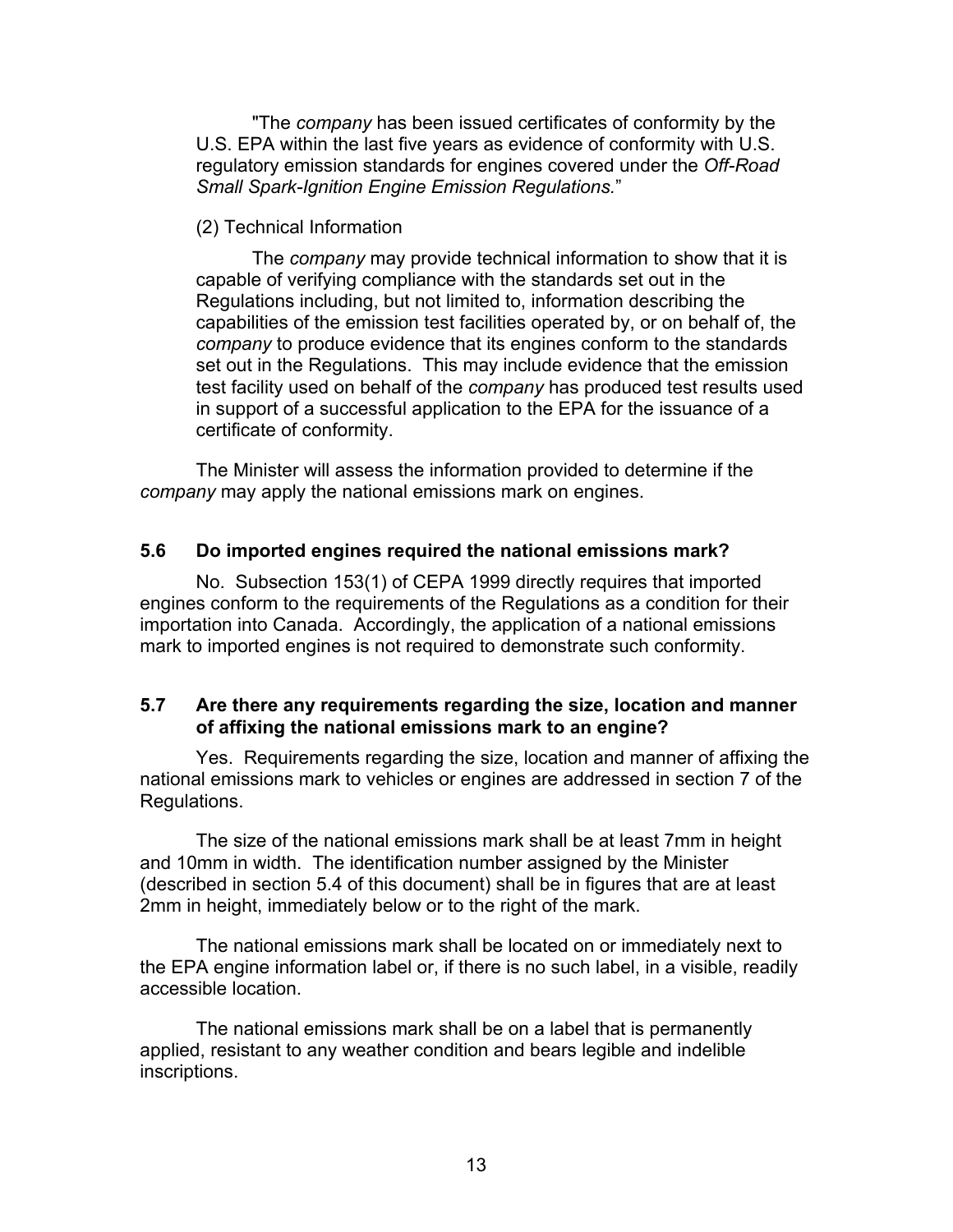## **6. EMISSION STANDARDS**

The Regulations prescribe that the engine conform to applicable standards comprising provisions for:

- a) emission control system and defeat device (section 9 of the Regulations);
- b) exhaust emissions (section 10 of the Regulations);
- c) crankcase emissions (section 11 of the Regulations); and
- d) adjustable parameters (section 12 of the Regulations).

These standards are aligned with U.S. EPA rules for small spark-ignition engines as published in the CFR.

Under section 14 of the Regulations, an engine covered by an EPA certificate of conformity and sold concurrently in Canada and the U.S. is deemed to conform to the Canadian emission standards.

## **6.1 What is an emission control system?**

Subsection 1(1) of the Regulations defines an emission control system as "any device, system or element of design that controls or reduces the exhaust emissions from an engine".

## **6.2 Are there restrictions on an emission control system installed on a prescribed engine?**

Yes. Subsection 9(1) of the Regulations prescribes that an emission control system shall not release a substance that causes air pollution and that would not have been released if the system were not installed. In addition, the emission control system shall not make the engine or the machine in which the engine is installed unsafe or endanger persons or property near the engine or machine.

## **6.3 What is a defeat device?**

A defeat device means any device, system, or element of design which senses operation outside emission certification test conditions and reduces emission control effectiveness. The Regulations incorporate by reference the CFR definition of defeat device.

Under subsection 9(2) of the Regulations, no engine can be equipped with a defeat device.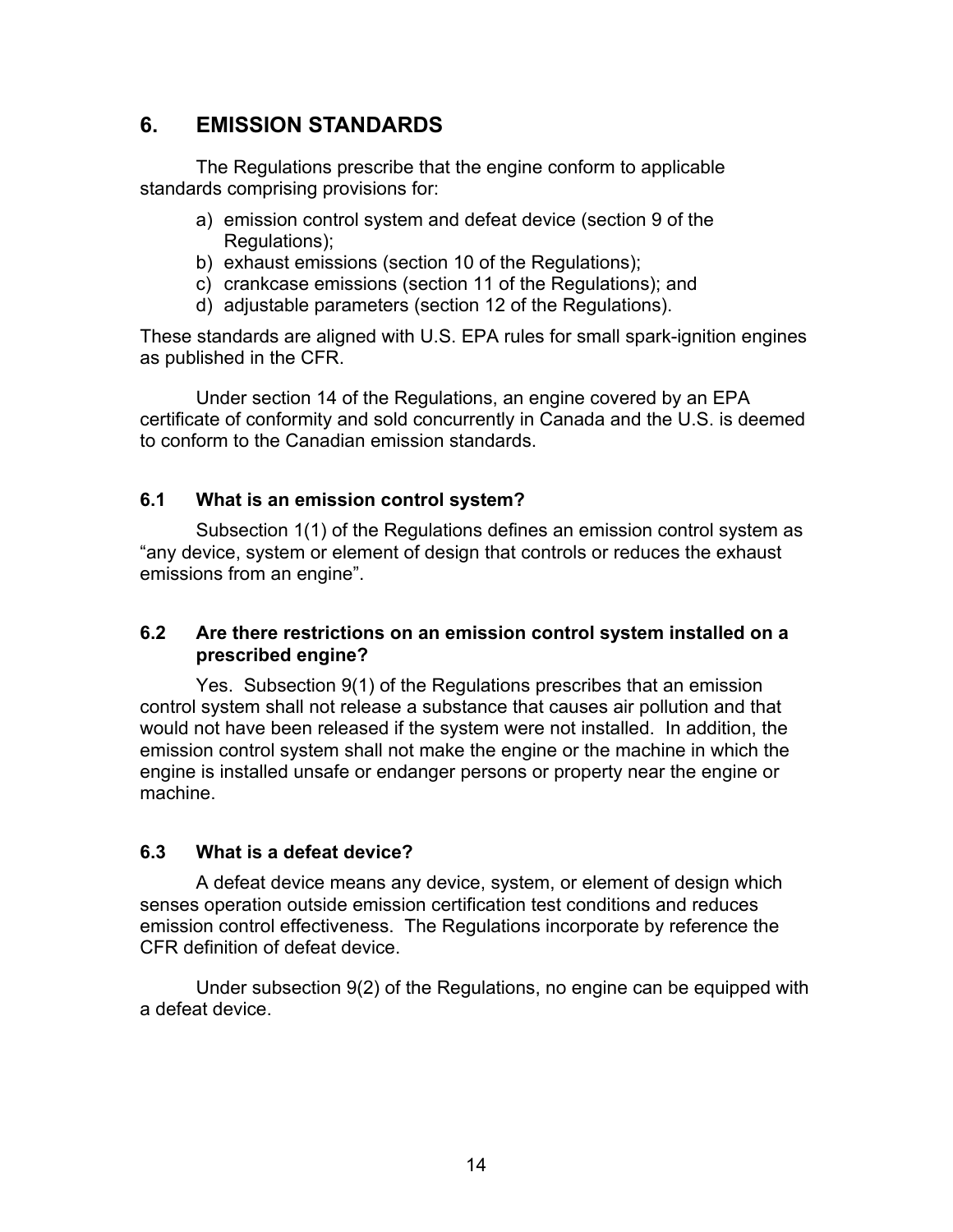#### **6.4 What are the exhaust emission standards?**

The exhaust emission standards are aligned with those of the U.S. EPA and the Regulations incorporate by reference sections 90.103, 90.104 and 90.105 of the CFR.

The exhaust emission standards are divided into seven classes based on engine displacement and usage in either handheld or non-handheld applications. The Regulations establish a maximum level of carbon monoxide (CO) and combined hydrocarbon and oxides of nitrogen (HC+NOx) emissions for each engine class. The standards are defined as mass of pollutant per unit of engine work expressed in grams per kilowatt-hours (i.e., brake-specific emissions).

Table 2 provides a summary of the exhaust emission standards. Some engine classes include a combined non-methane hydrocarbons (NMHC) and NOx standard that applies when the engine is fuelled by natural gas.

| Engine         | Engine Type  | Engine                 | Effective date       | standard         | standard              | standard         |
|----------------|--------------|------------------------|----------------------|------------------|-----------------------|------------------|
| class          |              | <b>Displacement</b>    | (model year)         | HC+NOx           | NMHC+NOx <sup>c</sup> | CO               |
|                |              | (cm $^3$ )             |                      | $(g/kW-hr)$      | $(g/kW-hr)$           | (g/kW-hr)        |
| I-A            | non-handheld | ~56                    | 2005 and later       | 50 <sup>a</sup>  |                       | 610 <sup>a</sup> |
| $I-B$          | non-handheld | $100$ and $\geq 66$    | 2005 and later       | $40^{\circ}$     | 37 <sup>a</sup>       | 610 <sup>a</sup> |
|                | non-handheld | $<$ 225 and $\geq$ 100 | 2005 and later $(1)$ | $16.1^{b}$       |                       | 519 <sup>b</sup> |
|                |              |                        | 2005 and later (2)   | $16.1^a$         | $14.8^{\circ}$        | 610 <sup>a</sup> |
|                |              |                        | 2007 and later (3)   | $16.1^a$         | 14.8 <sup>a</sup>     | 610 <sup>a</sup> |
| $\mathsf{II}$  | non-handheld | $\geq$ 225             | 2005 and later       | $12.1^a$         | 11.3 <sup>a</sup>     | 610 <sup>a</sup> |
| $\mathbf{III}$ | handheld     | $20$                   | 2005 and later       | 50 <sup>a</sup>  |                       | 805 <sup>a</sup> |
| IV             | handheld     | $<$ 50 and $\geq$ 20   | 2005 and later       | 50 <sup>a</sup>  |                       | $805^a$          |
| $\vee$         | handheld     | $\geq 50$              | 2005                 | 119 <sup>a</sup> |                       | 603 <sup>a</sup> |
|                |              |                        | 2006                 | 96 <sup>a</sup>  |                       | 603 <sup>a</sup> |
|                |              |                        | 2007 and later       | $72^a$           |                       | 603 <sup>a</sup> |

**Table 2 —Engine classes and exhaust emission standards** 

<sup>a</sup> Standards apply throughout the engine useful life

 $<sup>b</sup>$  Standards apply only when the engine is new</sup>

<sup>c</sup> Some engine classes include a combined non-methane hydrocarbons (NMHC) and NOx standard that applies when the engine is fuelled by natural gas.

(1) For models already in production at coming into force of the proposed Regulations

(2) For models initially produced after coming into force of the proposed Regulations

(3) For all models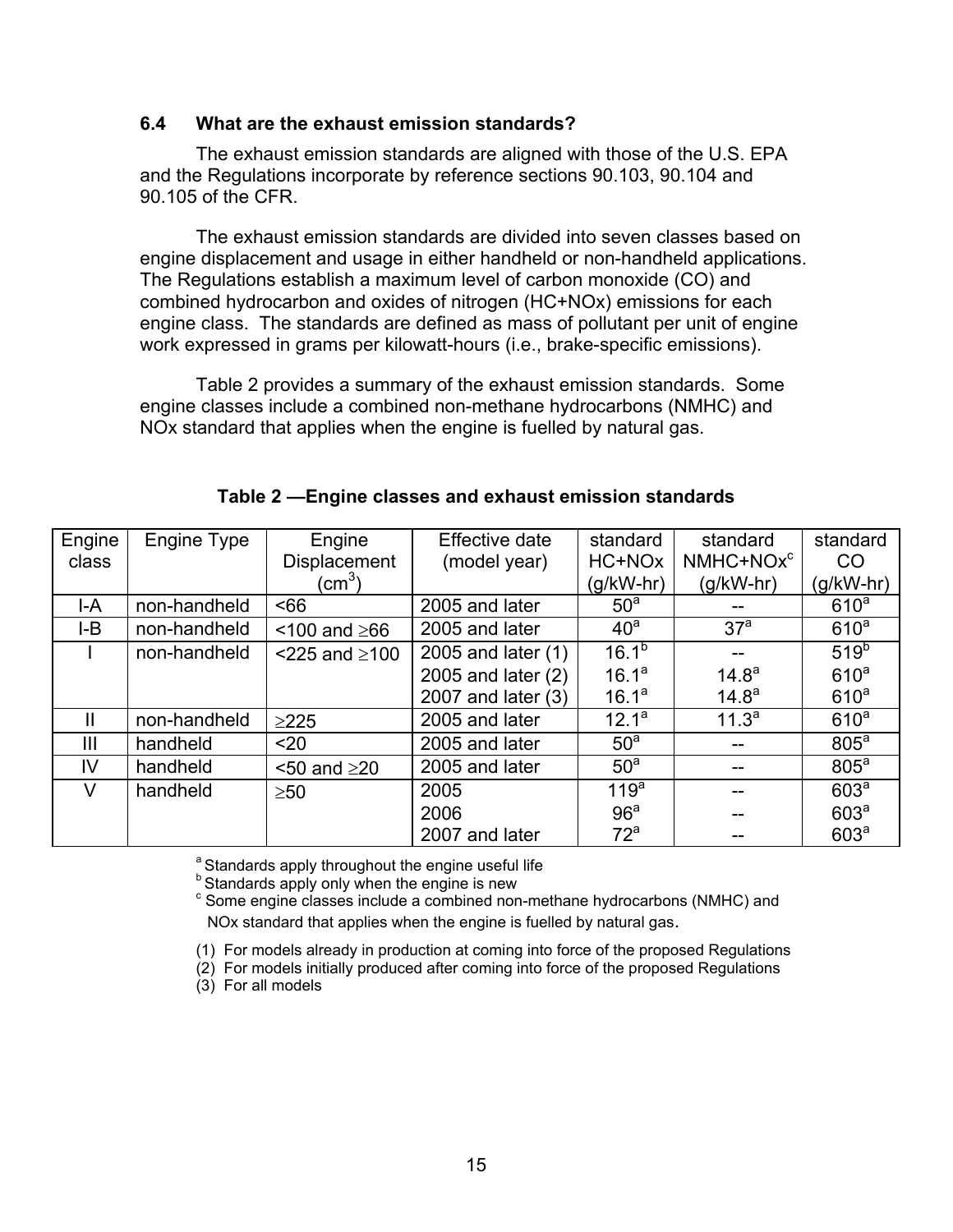#### **6.5 What are the procedures to measure the exhaust emissions?**

The exhaust standards include the test procedures, fuels and calculations method set out in the CFR for those standards.

During a emission certification test, exhaust gases are sampled while the test engine is operated using a specified test cycle on a dynamometer. The exhaust gases receive specific component analysis determining concentration of pollutant. Emission concentrations are converted to weighted emission rates reported in grams per brake-kilowatt hour (g/kW-hr).

#### **6.6 What are the alternative standards for niche Canadian products?**

When less than 2,000 units of an handheld engine of a given model and model year are sold in Canada, the engine may conform to alternative standards described in section 10 of the Regulations instead of the exhaust emission standards set out in table 4 of section 90.103 of the CFR. These alternative standards are consistent with those available under the provisions for small volume engine families in the CFR.

For a class III or IV engine of the model year 2007 or earlier, the exhaust emission standards are set out in Table 1 of section 90.103 of the CFR applicable to an engine of the same class. For a class III or IV engine of the model year 2008 or later, the HC+NOx exhaust emission standards are set out in paragraph 90.203(*f*) of the CFR for the applicable class of engine and the CO emissions must not be greater than 805 g/kW-hr.

For a class V engine of the model year 2009 or earlier, the exhaust emission standards are set out in Table 1 of section 90.103 of the CFR applicable to an engine of the same class. For a class V engine of the model year 2010 or later, the HC+NOx exhaust emission standards are set out in paragraph 90.203(*f*) of the CFR and the CO emissions must not be greater than 603 g/kW-hr.

## **6.7 Why are there alternative standards for niche Canadian products?**

The alternative standards described in section 6.6 of this document are provided to accommodate Canada-only niche products used by the forestry industry. The Department has concluded that allowing these products to meet alternative, less-stringent exhaust emission standards was the best option to keep these products available in Canada, considering their importance to the forestry sector and their small contribution to national air pollution.

#### **6.8 What are the alternative exhaust standards for wintertime engines?**

The exhaust emission standards include less stringent HC+NOx levels for engines in machines used exclusively in wintertime such as ice augers and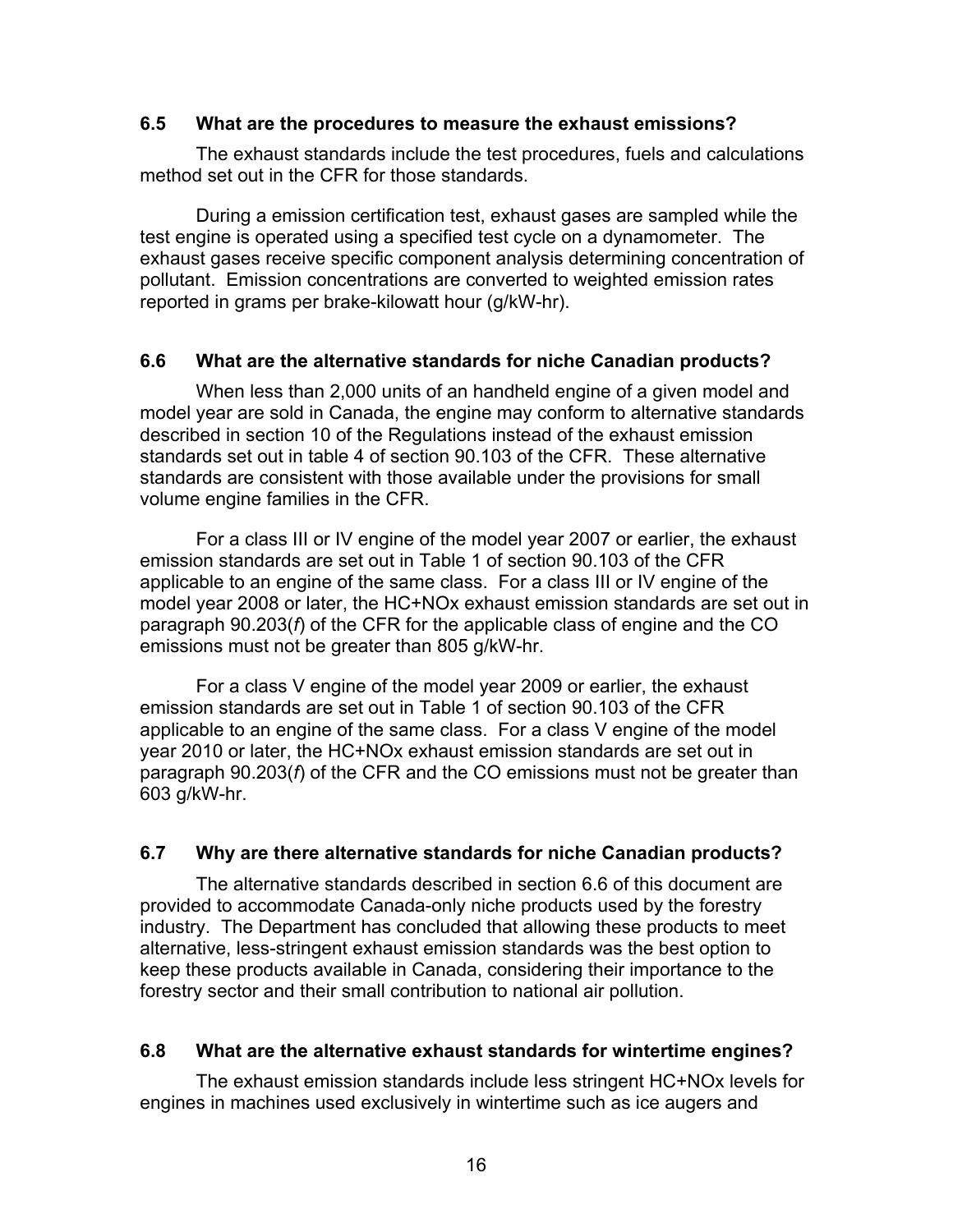snowblowers. These engines are subject to the applicable CO standard. These alternative standards are aligned with those found in paragraphs 90.103(a)(4) and (5) of the CFR .

Snowblower engines can also meet alternative crankcase emission standards (please refer to section 6.12 of this document).

## **6.9 For how long must an engine conform to the exhaust emission standards?**

An engine must conform to the exhaust emission standards throughout its "useful life". The useful life period is incorporated by reference from the CFR. Section 90.105 of the CFR states that a manufacturer can select one of three specified periods (Table 3).

The selection of the useful life duration must be supported by technical documentation. Longer useful lives, which entail a higher manufacturing cost are typically found in commercial equipment while home consumer products are often designed for shorter useful lives

| engine |     | Useful life category (hours) |      |
|--------|-----|------------------------------|------|
| class  | С   | В                            | A    |
| $I-A$  | 50  | 125                          | 300  |
| $I-B$  | 125 | 250                          | 500  |
|        | 125 | 250                          | 500  |
|        | 250 | 500                          | 1000 |
| Ш      | 50  | 125                          | 300  |
| I٧     | 50  | 125                          | 300  |
|        | 50  | 125                          | 300  |

| Table 3: Useful life |  |  |  |  |
|----------------------|--|--|--|--|
|----------------------|--|--|--|--|

#### **6.10 What are the standards for a class I engine in 2005 and 2006?**

As shown in Table 2, there are two exhaust emission standards for a class I engine of model years 2005 and 2006. The applicable exhaust emission standards is conditional on whether or not the engine is already in production on January 1, 2005. A class I engine already in production on the coming into force date does not have to meet the useful life requirements and there is no combined NMHC+NOx standard for that engine.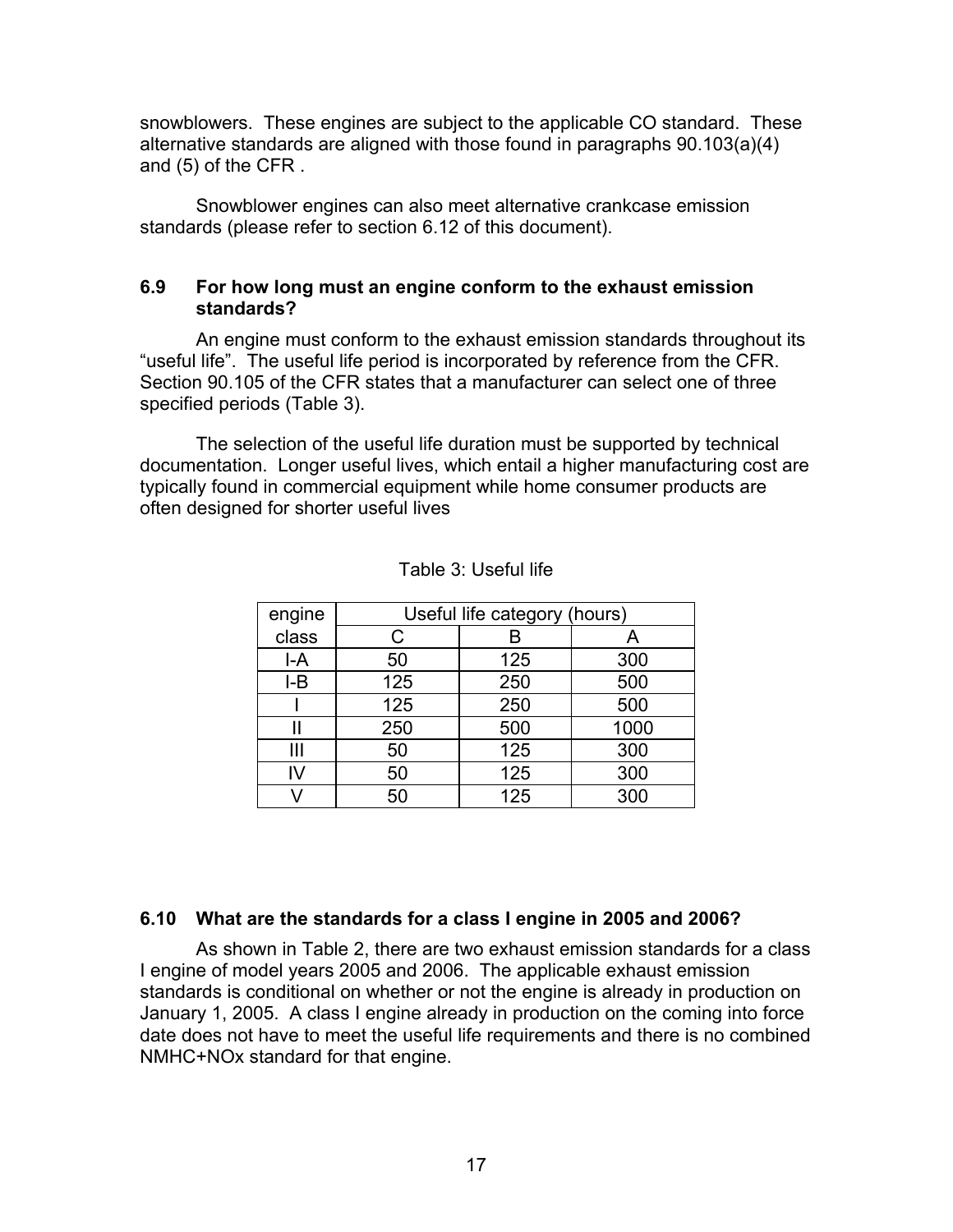After model year 2007, all class I engines must meet the same exhaust emission standard throughout their useful lives.

These standards are aligned with those in the CFR.

## **6.11 When can an engine be classified as "handheld"?**

The Regulations incorporate by reference the definition of handheld engines provided in paragraph 90.103(a)(1) of the CFR. An engine is subject to the handheld exhaust emission standards only if it meets at least one of the following requirements:

- (1) the engine must be used in a machine that is carried by the operator throughout the performance of its intended function(s);
- (2) the engine must be used in a machine that must operate multipositionally, such as upside down or sideways to complete its intended function(s);
- (3) the engine must be used in a machine for which the dry weight is under 14 kilograms, no more than two wheels are present on the machine, and at least one of the following attributes is also present:
	- the operator must alternatively provide support or carry the machine throughout the performance of its intended function(s);
	- the operator must provide support or attitudinal control throughout the performance of its intended function(s); and
	- the engine must be used in a generator or a pump; or
- (4) the engine must be used to power a one-person auger with a dry weight under 20 kilogram.

The weight limit defined in (3) or (4) may be exceeded if the machine exceeds the weight limit by no more than the extent necessary to allow for incremental weight of a four-stroke engine or the incremental weight of twostroke engine having enhanced emission control.

#### **6.12 What are the requirements for crankcase emissions?**

Under subsection 11(1) of the Regulations, the crankcase of an engine must be closed.

Subsection 11(2) of the Regulations allows for an open crankcase for an engine designed to power a snowblower if the combination of exhaust and crankcase emissions meet the applicable standard.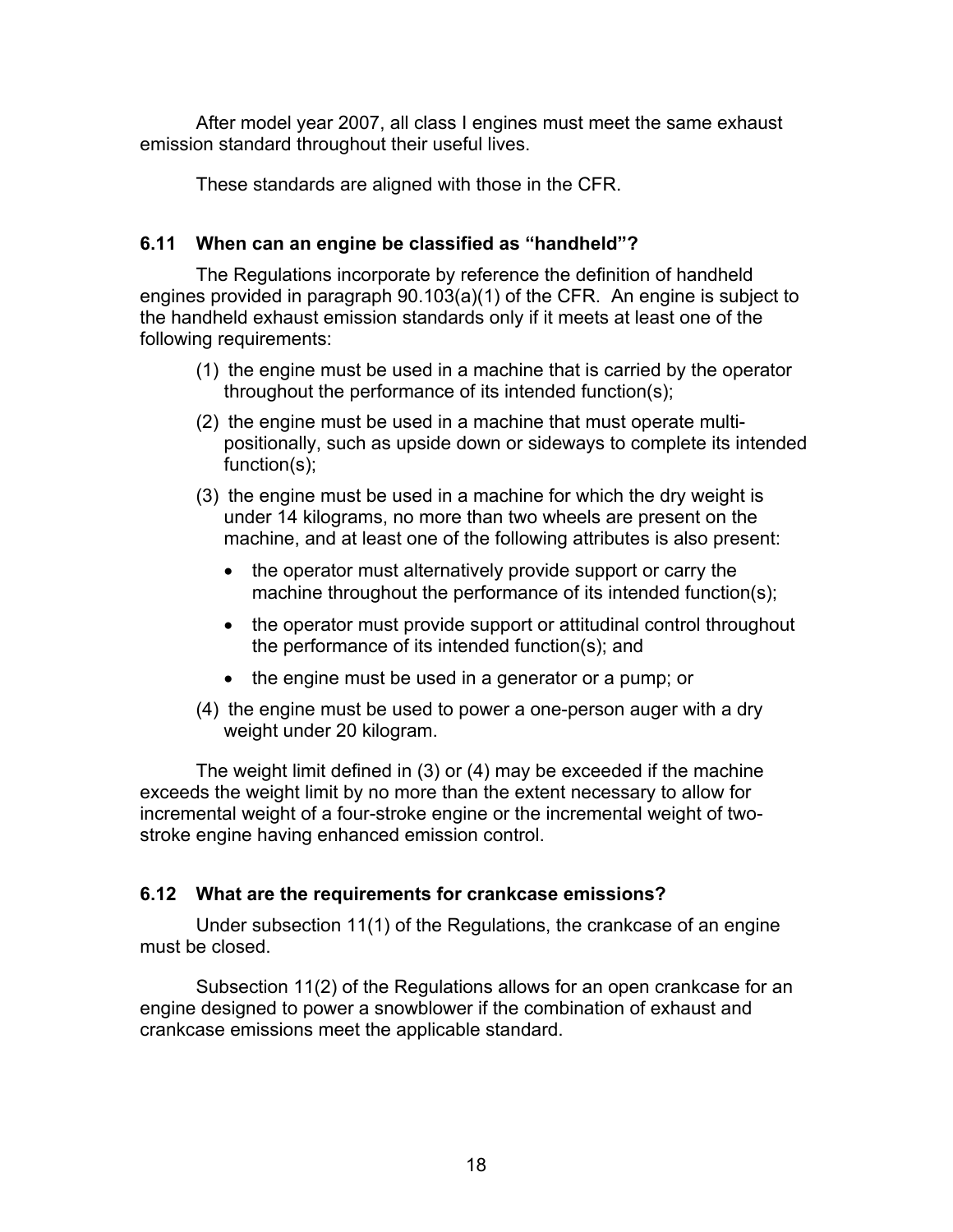#### **6.13 What is an adjustable parameter?**

Subsection 12(1) of the Regulations defines an adjustable parameter as "a device, system or element of design that is physically capable of being adjusted to affect emissions or engine performance during emission testing or in-use operation, but does not include devices, systems or elements of design that are permanently sealed by the engine manufacturer or that are inaccessible with the use of ordinary tools".

Engines with adjustable parameters must comply with the applicable standards regardless of the adjustment of these parameters. For example, if there is an adjustable screw on an engine carburetor, this engine must meet the exhaust emission standards regardless of the adjustment (fully, partly, or not tightened) of the screw.

#### **6.14 Is it required for an engine covered by an EPA certificate of conformity and sold concurrently in Canada and the U.S. to meet the Canadian emission standards?**

Under subsection 14(2) of the Regulations, an engine covered by an EPA certificate of conformity and sold concurrently in Canada and the U.S. is deemed to conform to the emission standards (i.e., sections 9 to 12 of the Regulations) if this engine meets all requirements set out in the EPA certificate of conformity. All other requirements of the Regulations (such as evidence of conformity, importation documents, notice of defect, etc.) must be met.

It is possible for the EPA to issue a certificate of conformity for an engine with emissions levels above the applicable standard. The EPA emission program incorporates an optional averaging, banking and trading program that allows manufacturers to certify engines to a level less stringent than the prescribed standard as long as the increased emissions are offset, on a sales weighted basis, by engines certified better than the standard. Engines certified under the averaging provisions cannot exceed a prescribed maximum emission level.

#### **6.15 Is it necessary to have exactly the same engine sold concurrently in Canada and in the U.S.?**

No. Under subsection 14(1) of the Regulations, an engine sold in Canada that shares all the features (used by the EPA to classify engines into engine families) with an engine in an engine family covered by an EPA certificate and sold in the U.S. in the same model year may conform to the emission standards referred to in the relevant EPA certificate, instead of standards set out in the Regulations. The engine sold in Canada must not have any features that could cause it to have a higher level of emissions than the engine family sold in the U.S.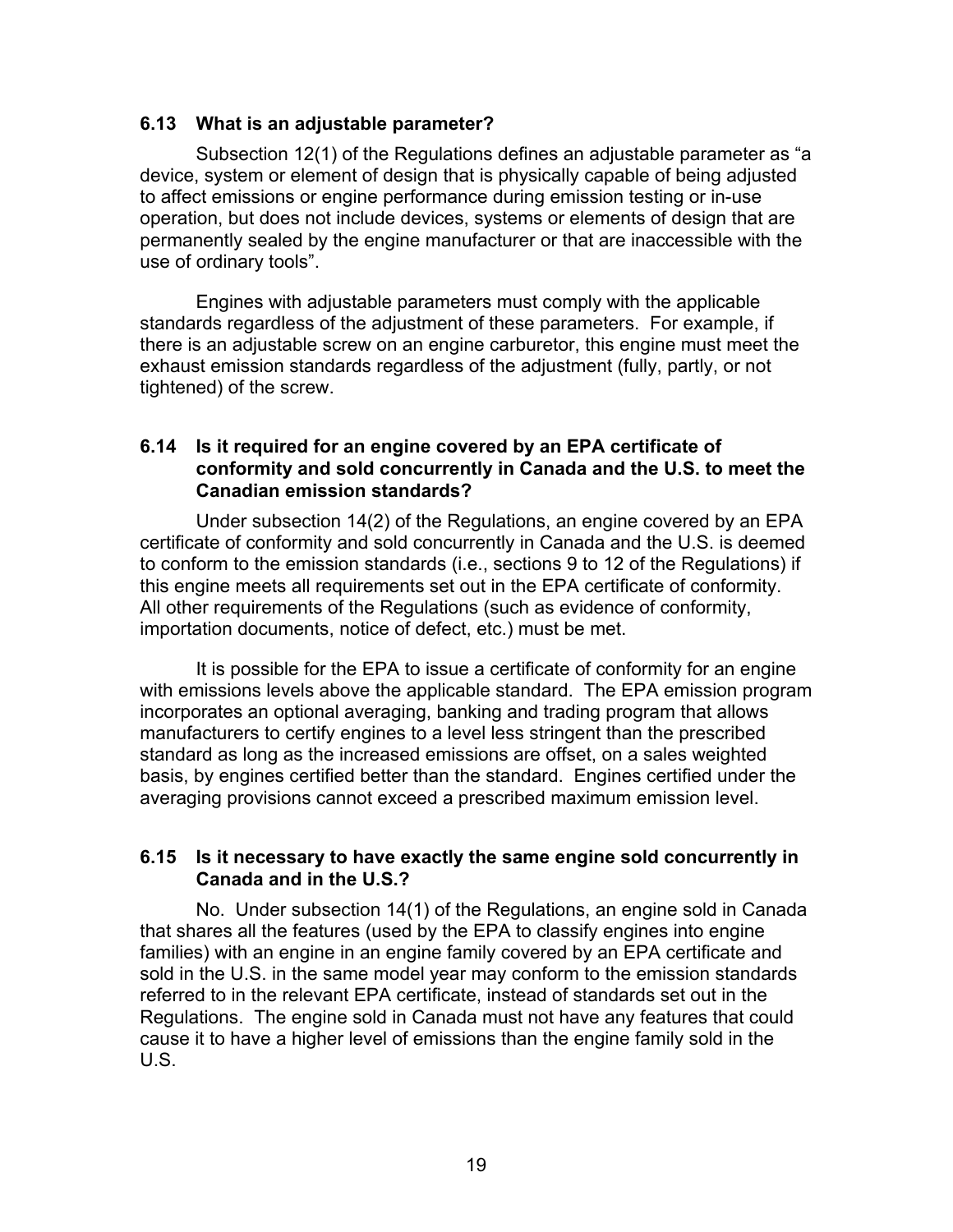## **7. EVIDENCE OF CONFORMITY**

Sections 16 to 18 of the Regulations identify the records respecting the evidence of conformity that must be provided upon request.

For an engine that is covered by an EPA certificate of conformity and that is sold concurrently in Canada and in the U.S., the evidence of conformity is

- (1) a copy of the EPA certificate of conformity;
- (2) a document demonstrating that the engine is sold concurrently in Canada and in the U.S.;
- (3) a copy of the records submitted to the EPA when applying to obtain a certificate a conformity; and
- (4) the U.S. Environmental Protection Agency engine information label affixed to the engine.

For an engine that is not covered by an EPA certificate of conformity or that is not sold concurrently in Canada and in the U.S., the evidence of conformity shall be obtained and produced in a form and manner that is satisfactory to the Minister. Please refer to section 7.3 of this guidance document.

## **7.1 What records could satisfy the requirement of demonstrating that an engine is sold concurrently in Canada and the U.S.?**

Paragraph 16(b) of the Regulations requires a document demonstrating that an engine covered by an EPA certificate is sold concurrently in Canada and the U.S. Examples of evidence include:

- (1) a copy of an invoice for the sale of an engine to a person in the U.S.;
- (2) a copy of an invoice for the sale of a machine containing the engine to a person in the U.S. accompanied by documentation showing that the engine was installed in the machine; or
- (3) other evidence sufficient to demonstrate concurrent sales of engines in the U.S. and Canada.

## **7.2 When must the evidence of conformity be submitted?**

A *company* is required to provide the evidence of conformity in respect of any engine only upon request from the Minister. This request can apply to engines manufactured in the eight years preceding the request and evidence of conformity must be provided in either official language within 40 days after the request is delivered. If the evidence of conformity must be translated from a language other than French or English, the *company* has 60 days to provide the evidence.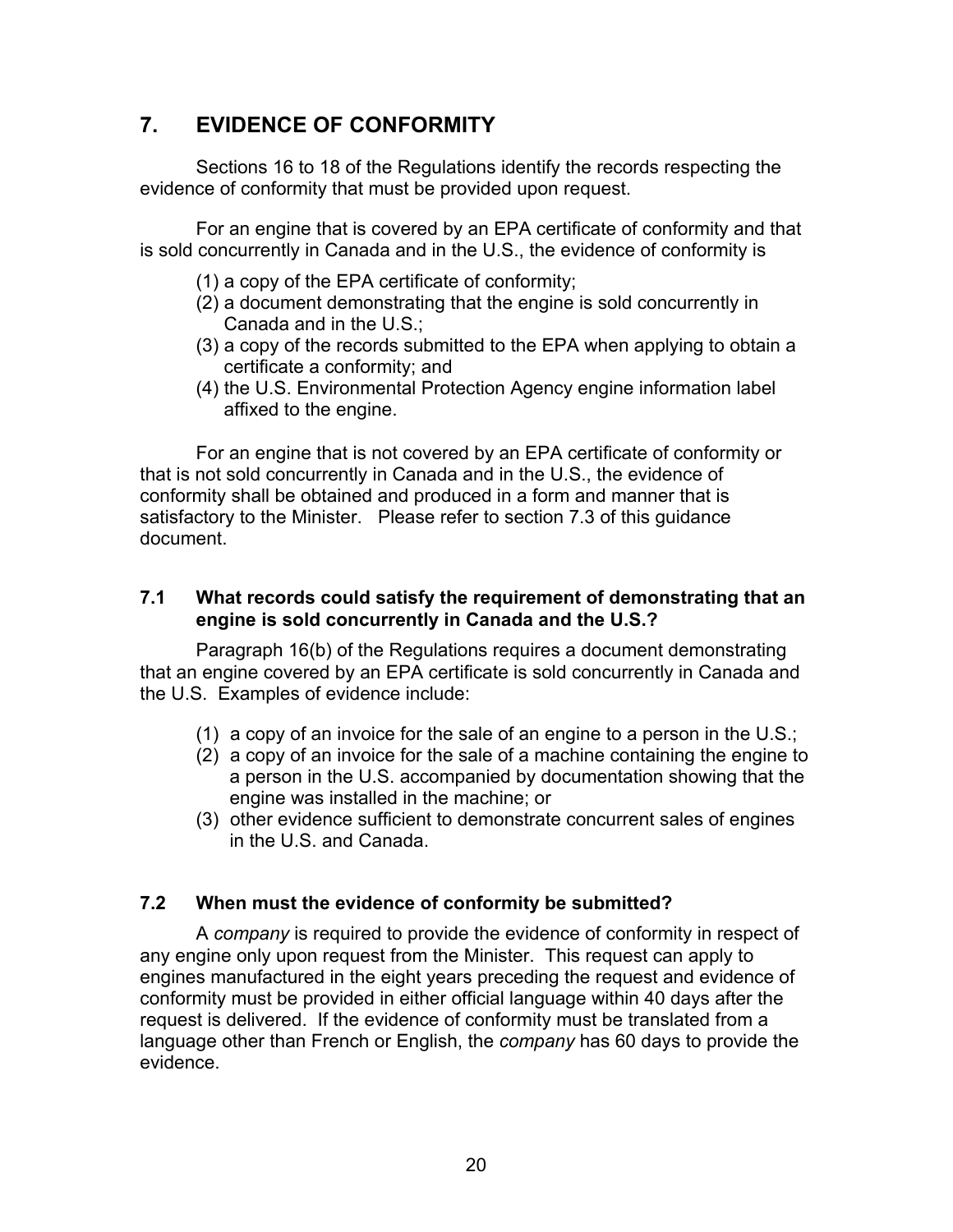While the Regulations do not oblige a *company* to maintain these records, there is an obligation to make them available on request. Accordingly, *companies* are urged to ensure that the necessary arrangements are in place to fulfill this obligation.

### **7.3 What is the procedure to provide evidence of conformity "in a form and manner satisfactory to the Minister" for the engines referred to in section 17 of the Regulations?**

For an engine that is not covered by an EPA certificate of conformity or sold concurrently in Canada and in the U.S., section 17 of the Regulations states that evidence of conformity must be obtained and produced in a form and manner satisfactory to the Minister. The evidence of conformity in this situation must be submitted prior to importation of the subject engine.

Figure 3 illustrates the procedure to provide evidence of conformity "in a form and manner satisfactory to the Minister" for the engines referred to in section 17 of the Regulations.

.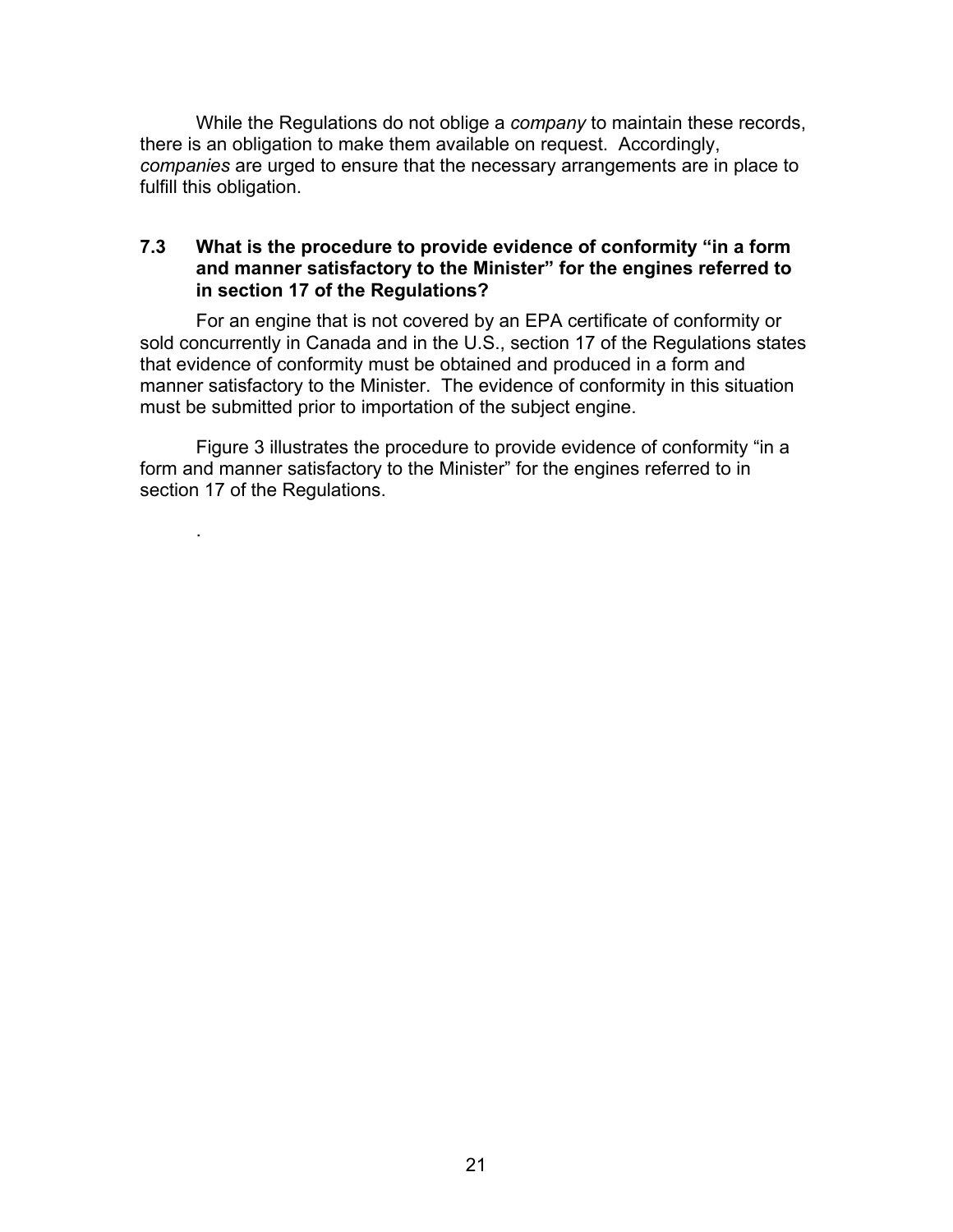

Figure 3: Procedure for Canada-only engines

The Department expects that *companies* obtain and produce evidence of conformity that is comparable to that specified in paragraphs 15(c) and 15(d) for EPA certified engines. A *company* should therefore obtain and produce the following evidence:

- (1) results of the emissions testing of the Canada-only engine obtained using the applicable procedures set out in the CFR;
- (2) data required to repeat this testing;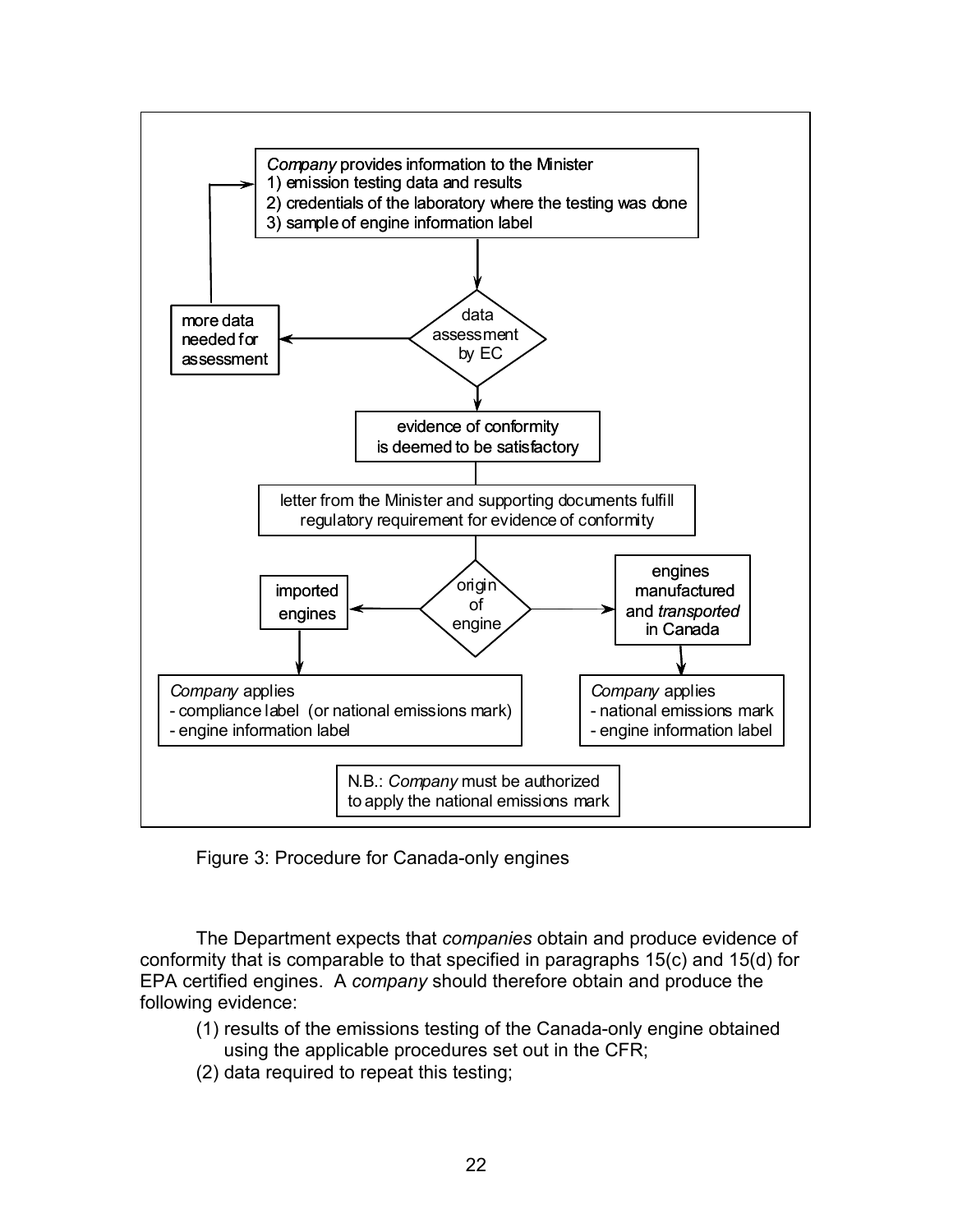- (3) credentials of the laboratory where the testing was performed, especially experience in obtaining test results used in support of certification by the EPA;
- (4) sample of an engine information label.

Test results and data required to repeat the testing may be presented in the same format used when applying to the EPA for a certificate of conformity.

The Department will expect an information label to be affixed in the same location specified in the Regulations. This engine information label should include:

- (1) a statement of compliance, such as "this engine conforms to all applicable standards under the Canadian Off-Road Small Spark-Ignition Engine Emission Regulations" or the national emissions mark if the *company* has been authorized to apply it; and
- (2) the name of *company*, the model year, and sufficient information to demarcate the engine for which the evidence of conformity has been assessed to be satisfactory.

To save space on this label, a *company* may use the code system shown in Table 4 instead of providing in full the information listed under item (2). This code is based on the engine family identification developed by the EPA.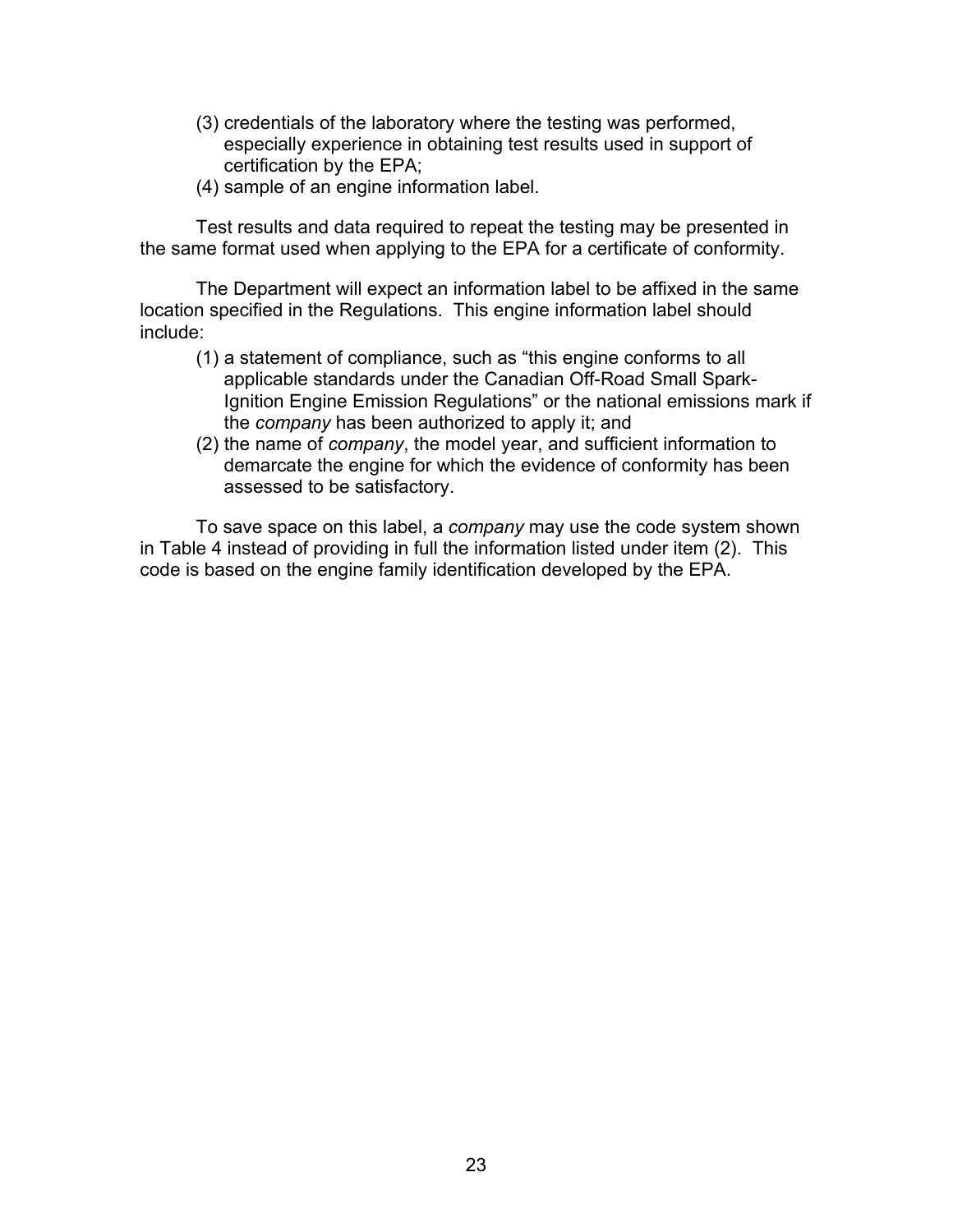Table 4 Identification code for Canada-only engines

| Number of  | Columns | Description                                                                                                                                                                                                                                                                                                                                                                                                                                                                  |
|------------|---------|------------------------------------------------------------------------------------------------------------------------------------------------------------------------------------------------------------------------------------------------------------------------------------------------------------------------------------------------------------------------------------------------------------------------------------------------------------------------------|
| characters |         |                                                                                                                                                                                                                                                                                                                                                                                                                                                                              |
| 1          | 1       | Model year identified until 2009 by the last number of<br>the model year, i.e. 5 for model year 2005. Codes to<br>match those of the EPA for model 2010 and later when<br>these are known.                                                                                                                                                                                                                                                                                   |
| 3          | $2 - 4$ | Codes identifying the company. A company may use<br>a) the identification number assigned by the Minister if<br>authorized to apply the national emissions mark;<br>b) the character sequence used by the EPA to identify<br>the company, if applicable; or<br>c) if the <i>company</i> cannot use a) or b), a sequence of<br>three characters.                                                                                                                              |
| 1          | 5       | A letter code identifying the Regulations<br>V on-road<br>S small spark-ignition<br>R recreational<br>C compression -ignition<br>L large spark-ignition                                                                                                                                                                                                                                                                                                                      |
| 4          | $6-9$   | Engine displacement in liters (e.g. 05.7 where the<br>decimal point counts as a digit and the leading zero is<br>a space) or in cubic inches (e.g. 0350, 0097). For<br>large displacement engines, the displacement may be<br>entered as XX.X (e.g. 12.1). Small engines may be<br>entered as a .XXX (e.g., .072, 0.07, 00.7). In all cases<br>the displacement will be read in liters if a decimal point<br>is entered and in cubic inches if there is no decimal<br>point. |
| 3 or more  | $10-?$  | Sequence characters. Use any combination of<br>characters to provide a unique identification for the<br>engine model or family.                                                                                                                                                                                                                                                                                                                                              |

## **8. IMPORTING AN ENGINE**

Only engines that comply with the Regulations are eligible for importation.

Under section 19 of the Regulations, any *company* importing an engine shall submit a declaration at a customs office. This declaration must provide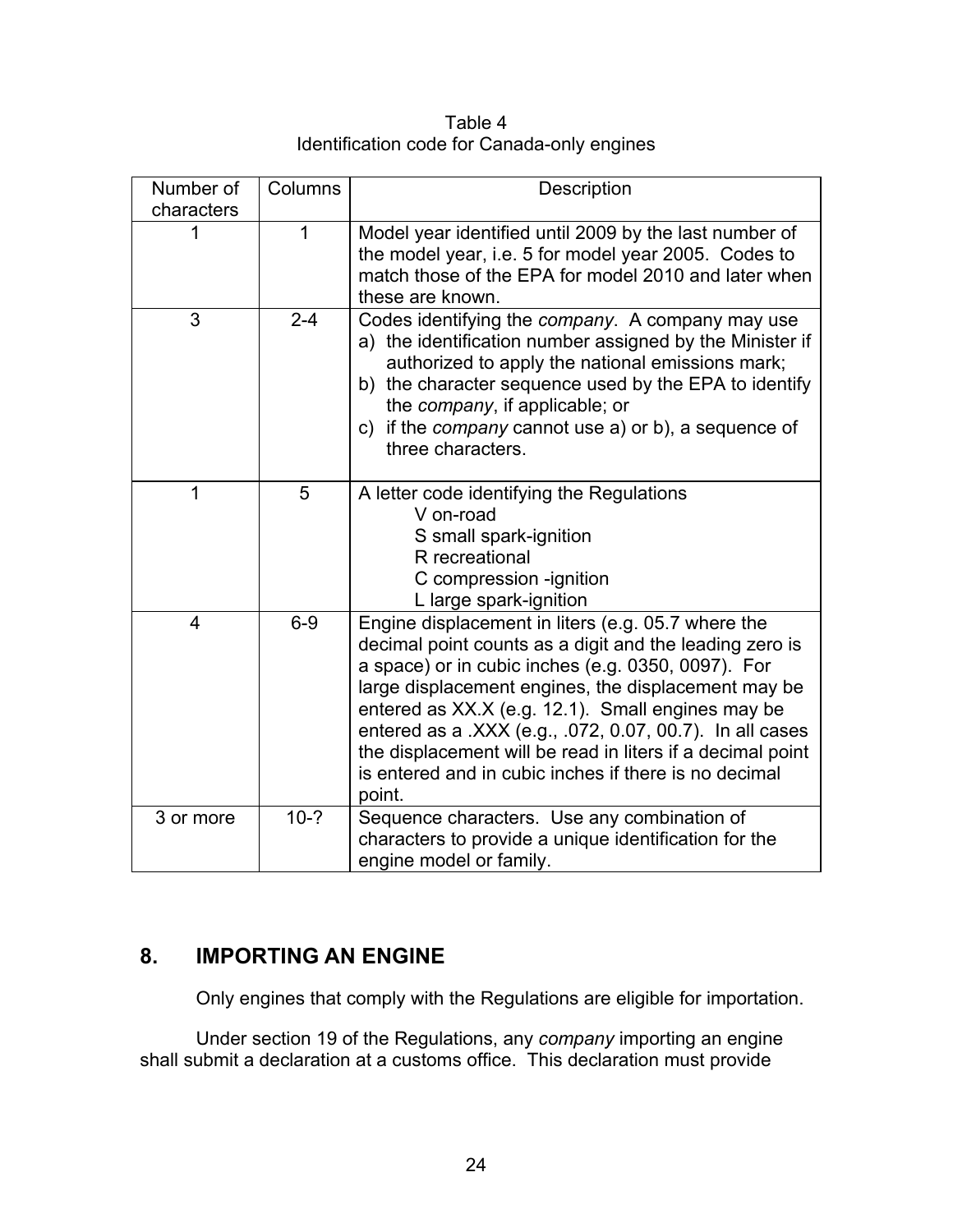- (a) the name and address of the importer;
- (b) the business number assigned to the *company*;
- (c) for a loose engine, the name of its manufacturer, its model and model year;
- (d) for a machine, the name of its manufacturer, the make, model and type of the machine ;
- (e) the date of importation; and
- (f) a statement that the engine bears the national emissions mark or that the *company* is able to produce the evidence of conformity or complies with the Canadian emission standards.

Under section 21 of the Regulations, any engine that is imported by a *person who is not a company* shall be labeled with:

- (a) the national emissions mark;
- (b) the EPA engine information label; or
- (c) a label showing that the engine conformed to the emission standards of the California Air Resources Board (CARB) in effect at the time of its manufacture.

The presence of one of the above identified labels on the engine is normally sufficient evidence to indicate that the engine conforms to Canadian emissions standards at the time of manufacture. There is no explicit importation documentation requirement for engines imported by a *person that is not a company*.

## **8.1 What is the business number required in paragraph 19(1)(b) of the Regulations?**

The business number (BN) is a numbering system that simplifies and streamlines the way businesses deal with the federal government. It is assigned by the Canada Customs and Revenue Agency to uniquely identify business entities and must be supplied on customs documents.

More information on the business number is available at http: http://www.ccra-adrc.gc.ca/tax/business/busregistration-e.html

## **8.2 Is there a special form for the importation declaration specified in section 18 of the Regulations?**

No. The required declaration can be provided by a *company* in three different ways.

(1) The information required typically corresponds to the information provided on the commercial invoice required at importation. The *company* may add the statement of conformity required under paragraph 19(1)(f) of the Regulations onto their commercial invoice.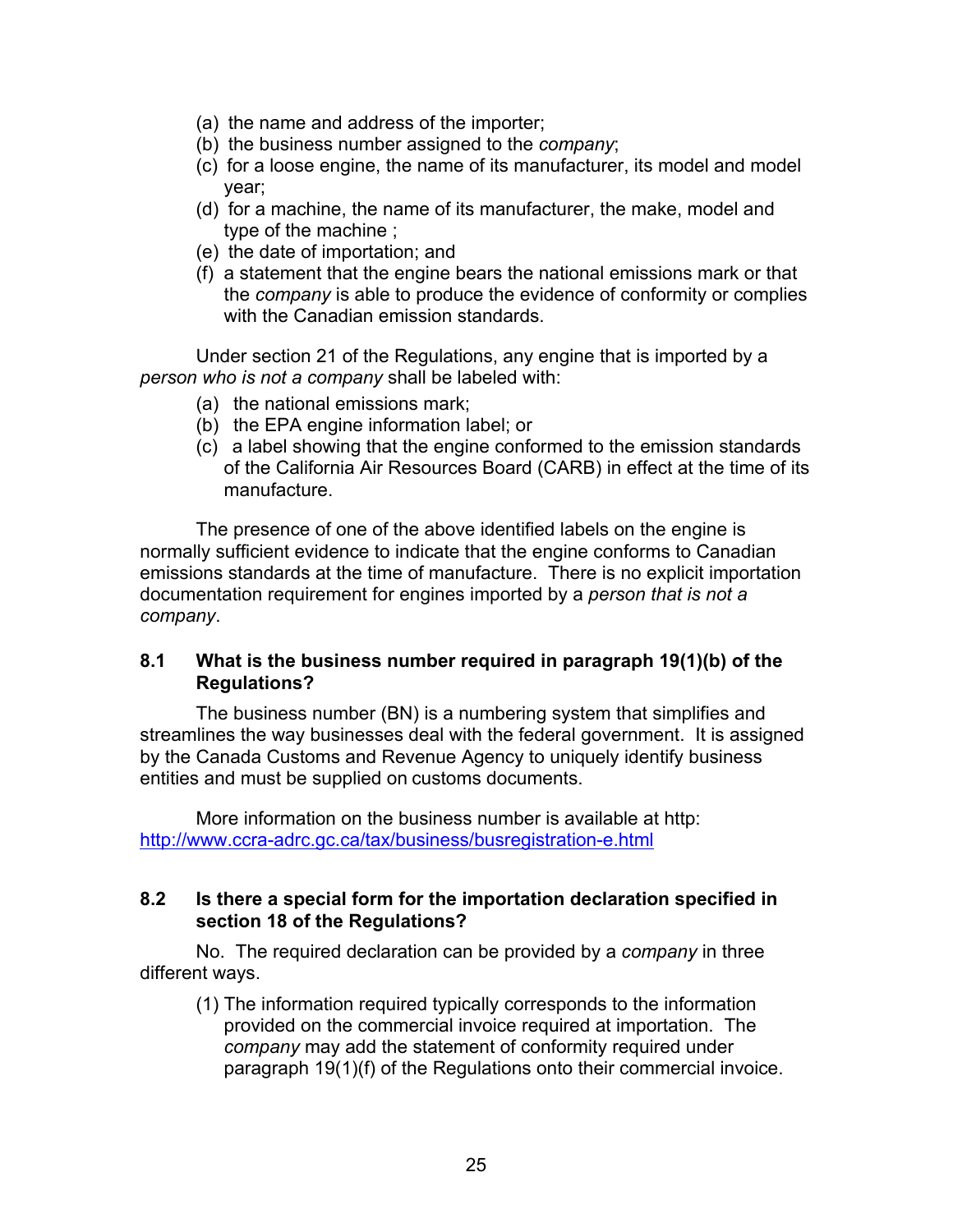- (2) If eligible, the *company* may provide the bulk declaration described in subsection 19(2) of the Regulations.
- (3) The *company* may submit the declaration on a separate form provided by the *company*.

### **8.3 Is there any suggested wording for the statement under paragraph 19(1)(f) of the Regulations?**

Yes. This wording may be used: "All engines in this shipment conform to the Canadian Off-Road Small Spark-Ignition Engine Emission Regulations".

## **8.4 Who is eligible to sign the import declaration as the "duly authorized representative" of the** *company***?**

"Duly authorized representative" means a person with written authority to act on behalf of the *company*. Any authorized employee of the *company* or a separate commercial entity under contract with the *company*, such as a customs broker, can sign documents as the duly authorized representative of the *company*.

## **8.5 What is the bulk declaration mentioned in subsection 19(2)?**

Any *company* that imports 500 or more prescribed engines in a calendar year may provide the information required under subsection 19(1) of the Regulations via a bulk declaration.

## **9. OTHER OBLIGATIONS**

## **9.1 To provide maintenance instructions**

Under section 15 of the Regulations, a *company* shall ensure that written instructions for emission-related maintenance are provided to the first retail purchaser of every engine or machine and are consistent with the maintenance instructions set out in the CFR. The instructions must be provided in English, French or both official languages, as requested by the purchaser.

## **9.2 Notice of defect**

A *company* shall, on becoming aware of a defect in the design, construction or functioning of the engine that affects or is likely to affect its compliance with a prescribed standard, cause notice of defect to be given.

The expression "on becoming aware of a defect" in subsection 157(1) of CEPA 1999 can be interpreted as meaning, for an engine covered by EPA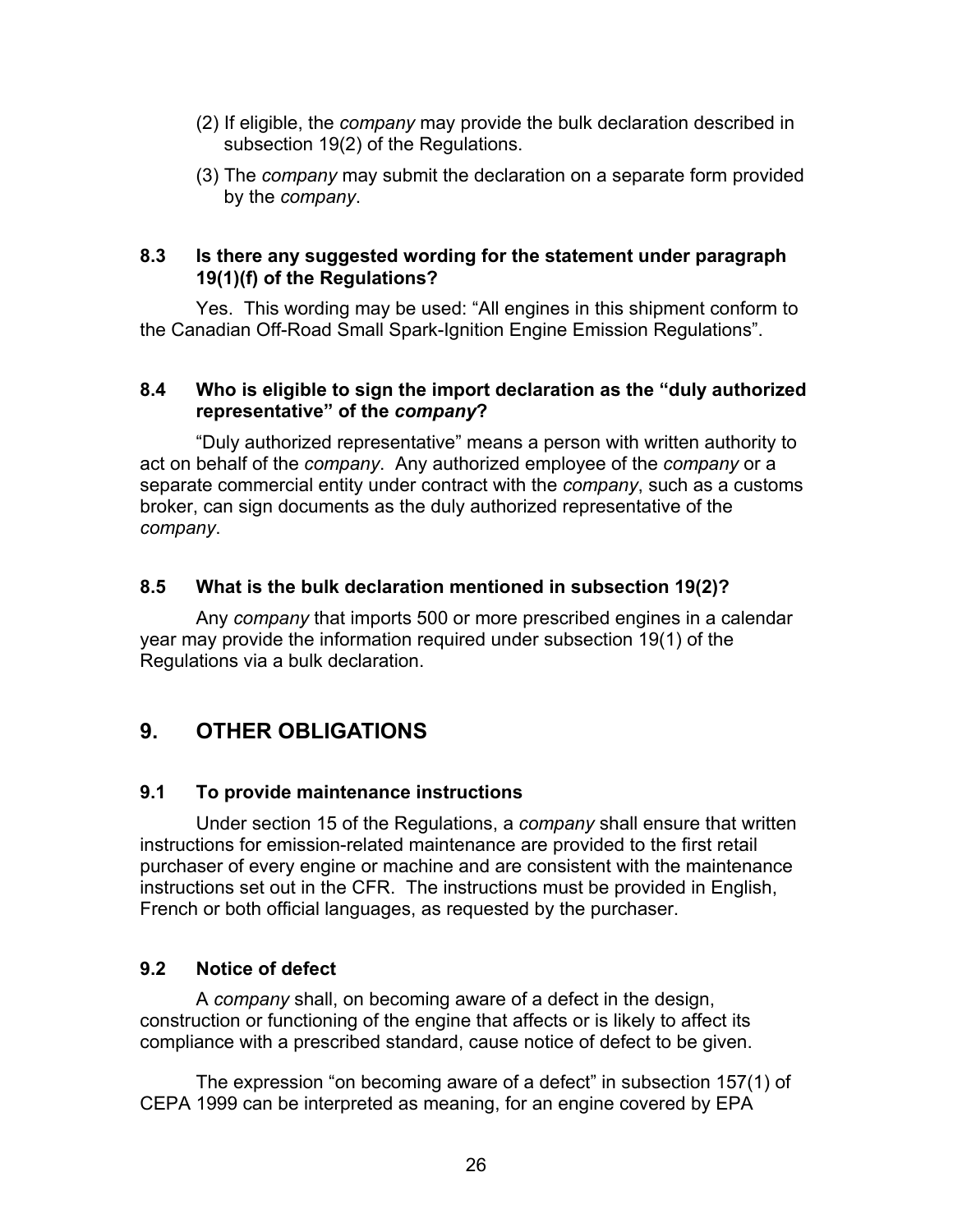certificate, when the *company* is aware that the criteria under which a manufacturer must file a defect information report with the EPA as described in subsection 90.803(a) of the CFR have been met.

Subsection 26(1) of the Regulations describes the information that must be provided in the notice of defect. The notice must be given to the Minister, to each person who has obtained such engine from the *company* and to each current owner of such engine.

Given the nature of the small spark-ignition engine and machine market, the Minister may take advantage of the flexibility provided by subsection 157(4) of CEPA 1999 regarding issuing notice to current owners. The Minister may order that the notice be provided by publication in daily newspapers or in an alternative medium or, if the circumstances warrant, order that the current owners need not be notified. The notice of defect provided to the Minister requires a description of the means available to the *company* to contact the current owner of each affected engine.

Within 60 days after a notice of defect has been given, the *company* must submit to the Minister an initial report containing the information described in subsection 26(2) of the Regulations. Unless the Minister directs otherwise, the *company* must also provide a report respecting the defect and its correction not later than 24 months after giving a notice of defect.

Under subsection 157(3) of CEPA 1999, a *company* is not required to cause notice of defect to be given if a relevant notice has already been given in Canada by another person (e.g., the engine manufacturer) for the same defect.

## **9.3 Obligation to provide an engine**

Under section 159 of CEPA 1999, upon request from the Minister, a *company* shall make available for testing any engine that was used in tests conducted in order to establish information submitted as evidence of conformity or an equivalent engine. The Minister will defray the transportation cost and pay the rental rate set in section 23 of the Regulations. The annual rental rate is 21% of the manufacturer's suggested retail price of the engine, prorated on a daily basis for each day the engine is made available.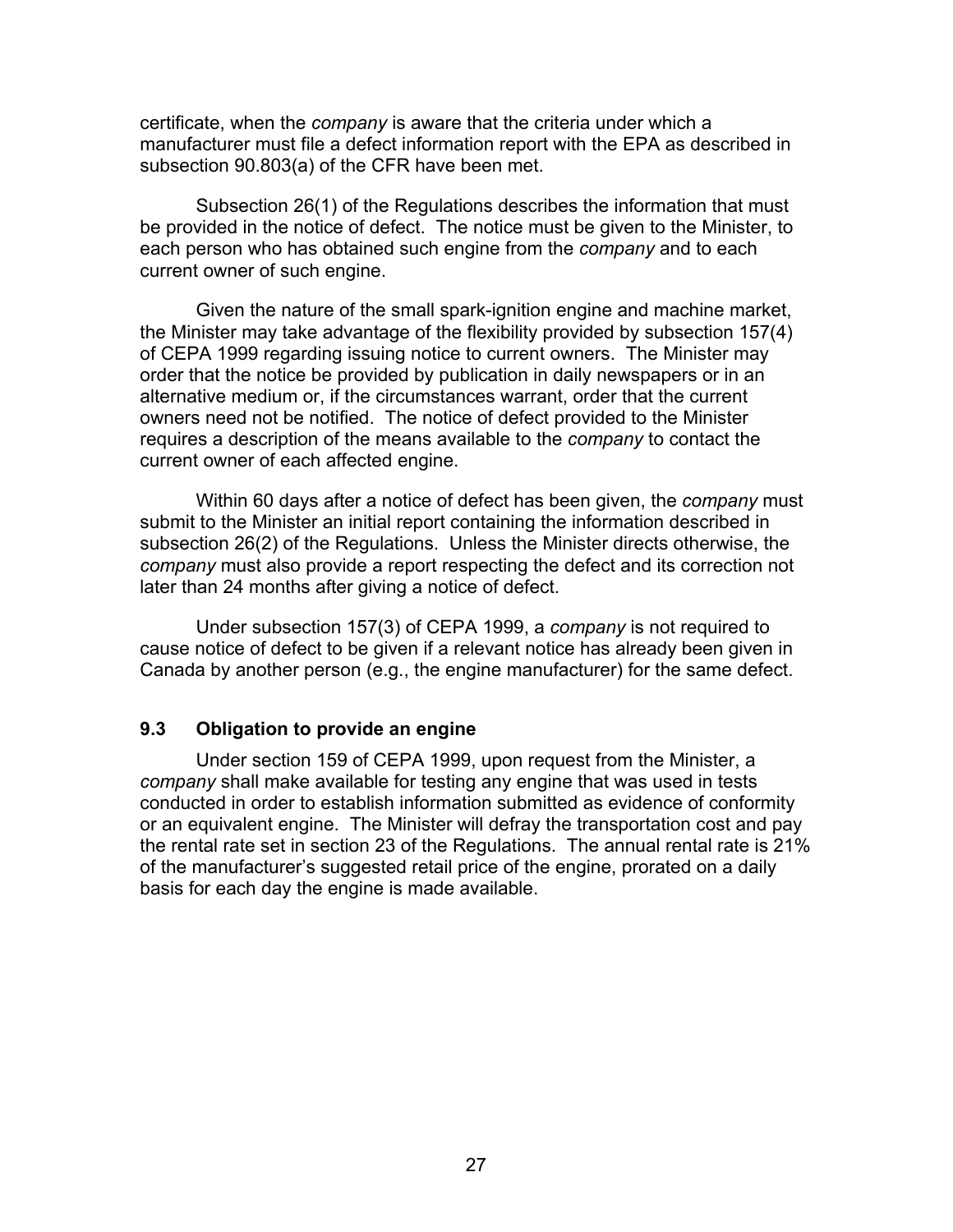## **10. SPECIAL CASES OF OFF-ROAD SMALL SPARK-IGNITION ENGINES**

## **10.1 Engines imported in Canada solely for purposes of exhibition, demonstration, evaluation or testing**

Under paragraph 155(1)(a) of CEPA 1999, an engine imported into Canada solely for purposes of exhibition, demonstration, evaluation or testing does not have to meet with the requirements of the Regulations if a declaration signed by the person importing the engine or their duly authorized representative is submitted at a customs office. Section 20 of the Regulations specify that the declaration must contain:

- (1) the name and street address and, if different, the mailing address of the importer;
- (2) the business number of the importer;
- (3) in respect of an engine that is not installed in or on a machine, the name of the manufacturer and the model and model year of the engine
- (4) in respect of a machine, the name of the manufacturer and the make, model and type of the machine;
- (5) the date on which the engine is imported;
- (6) a statement that the engine will used in Canada solely for purposes of exhibition, demonstration, evaluation or testing; and
- (7) the date on which the engine will be removed from Canada or destroyed.

#### **10.2 Engine in transit through Canada, from a place outside Canada to another place outside Canada**

Under paragraph 155(1)(b) of CEPA 1999, an engine in transit through Canada, from a place outside Canada to another place outside Canada does not have to meet with the requirements of the Regulations if it is accompanied by written evidence that the engine will not be sold or used in Canada.

#### **10.3 Engine imported exclusively for use by a visitor to Canada**

Under paragraph 155(1)(c) of CEPA 1999, an engine imported exclusively for use by a visitor to Canada or by a person passing through Canada to another country does not have to meet with the requirements of the Regulations.

#### **10.4 Incomplete engine**

Under section 22 of the Regulations, an incomplete engine can be imported by a *company* when a declaration is submitted at a customs office. The declaration must be signed by a duly authorized representative of the *company* and must contain the following: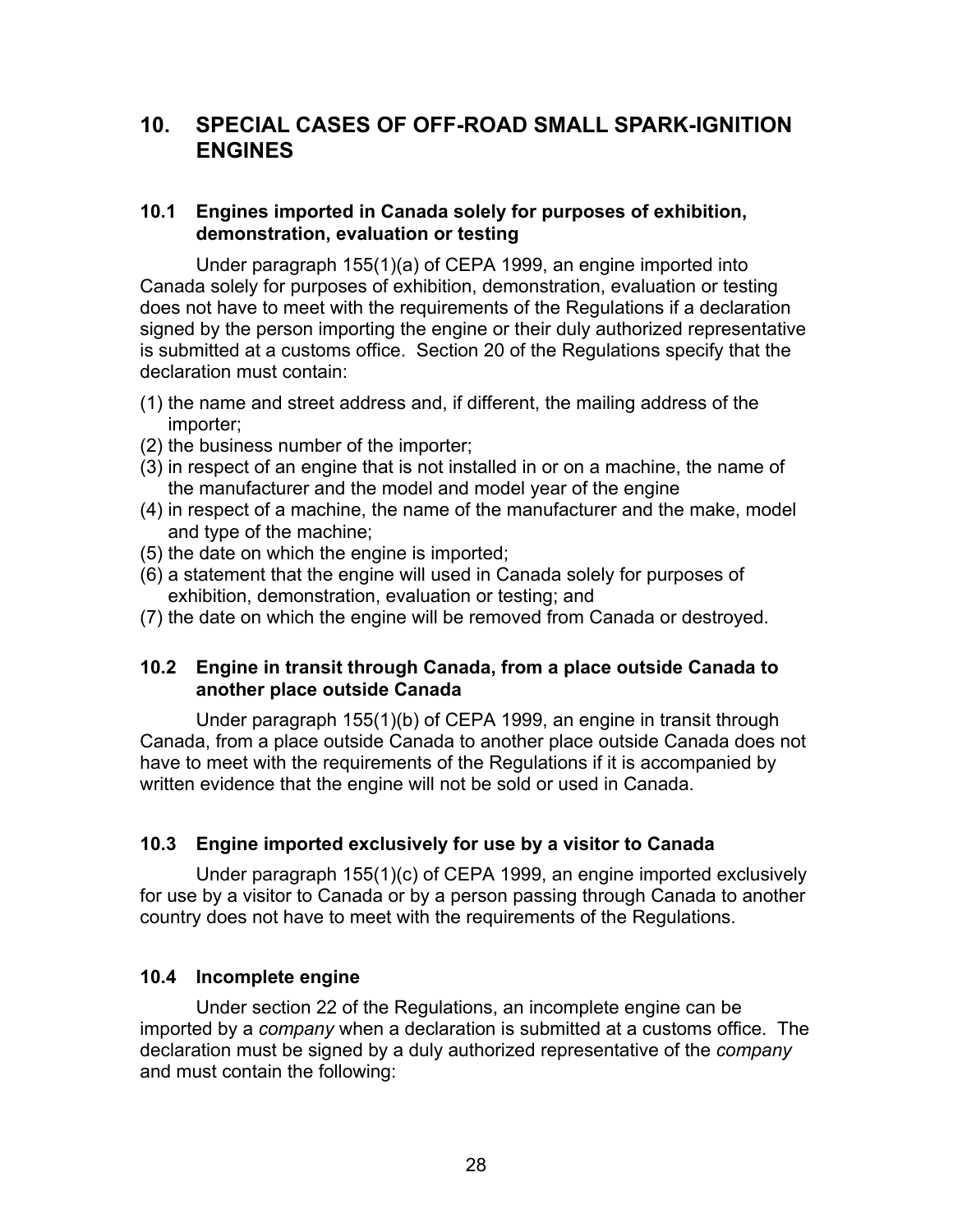- (a) the information described in paragraphs 19(1) (a) to (e) of the Regulations;
- (b) a statement from the engine manufacturer that the engine will, when completed in accordance to the instructions provided by the manufacturer, conform to the prescribed standards; and
- (c) a statement from the *company* that the engine will be completed in accordance to the engine manufacturer's instructions.

#### **10.5 Replacement engine**

Under section 13 of the Regulations, a replacement engine is "an engine designed exclusively to replace an engine in a machine for which no current model year engine with the physical or performance characteristics necessary for the operation of the machine exists".

A replacement engine shall conform to standards that may be different from those prescribed in sections 9 to 12 of the Regulations. Figure 4 illustrates to what standards the replacement engine must conform.



Figure 4: Standards applicable to a replacement engine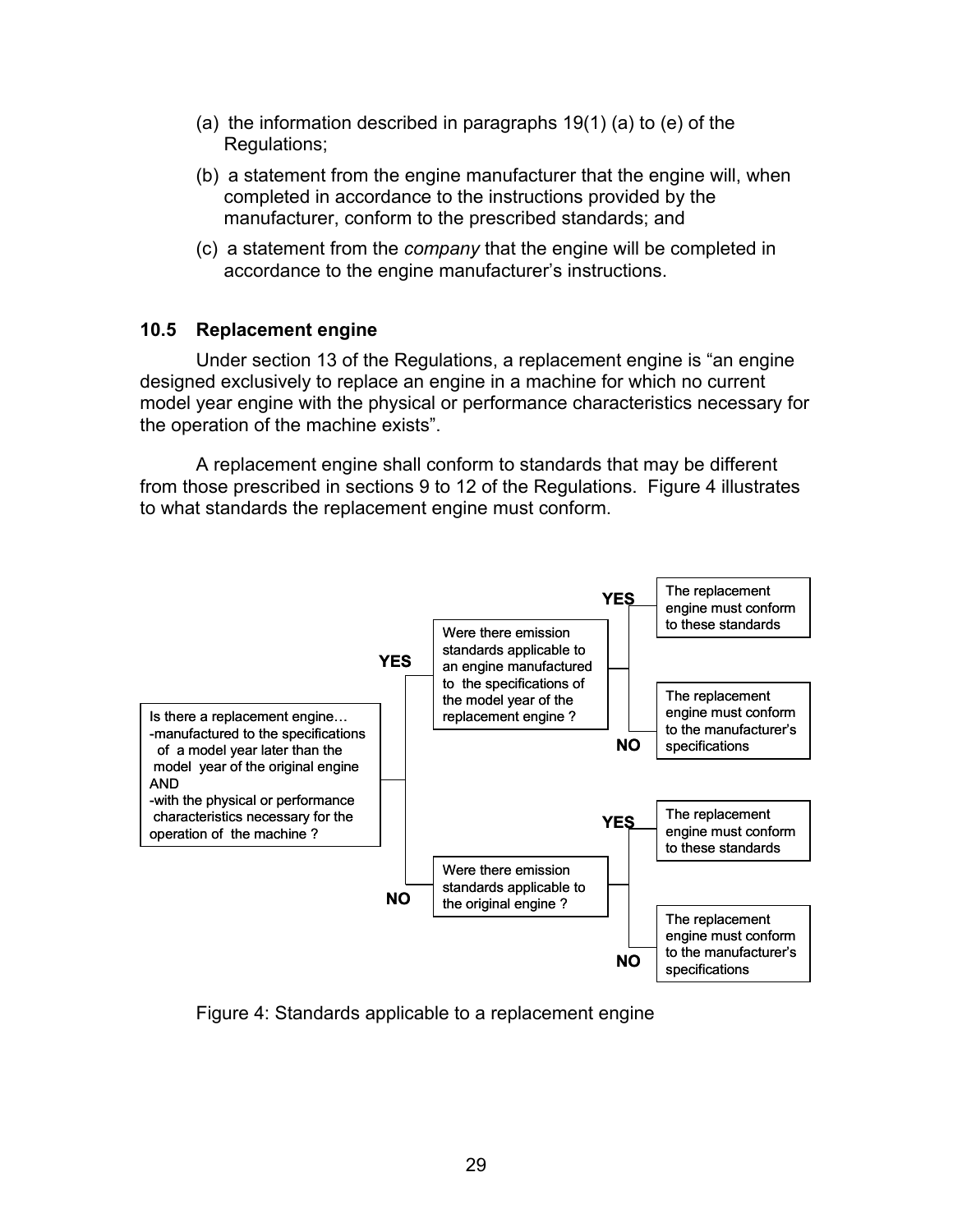A label must be applied to a replacement engine. Under subsection 13(3) of the Regulations, this label must

- (a) set out in both official language that the engine is a replacement engine and meets all the requirements set out for the national emissions mark; or
- (b) meet the requirements set out in paragraph 90.1003(b) (5) of the CFR.

## **10.6 Engine for which the Governor-in-Council has granted an exemption**

A *company* may apply to the Governor in Council to be granted an exemption from any standards prescribed under the Regulations. Under section 156 of CEPA 1999, an exemption from any prescribed standards will be granted only if, in the opinion of the Governor in Council, conformity with that standard would

- (a) create substantial financial hardship for the *company*;
- (b) impede the development of new features for safety, emission monitoring or emission control that are equivalent or superior to those that conform to prescribed standards; or
- (c) impede with the development of new kinds of engines or engine components.

Under subsection 156(4) of CEPA 1999, an exemption for financial hardship may not be granted if the annual world production of engines manufactured by the *company* or by the manufacturer of the engine that is the subject of the application for exemption exceeded 10,000 engines or if the annual total number of engines manufactured for, or imported into, the Canadian market exceeded 1,000 engines.

Section 24 of the Regulations describes the information to be provided to the Minister when applying for an exemption and section 25 describes the label to be applied to an engine for which an exemption has been granted.

## **11. COMPLIANCE AND ENFORCEMENT**

Manufacturers and importers are responsible for ensuring that their products comply with the Regulations and are required to produce the evidence of conformity upon request.

Environment Canada administers a comprehensive program to verify compliance with federal emission standards. The program includes:

- authorizing and monitoring use of the national emissions mark;
- reviewing evidence of conformity;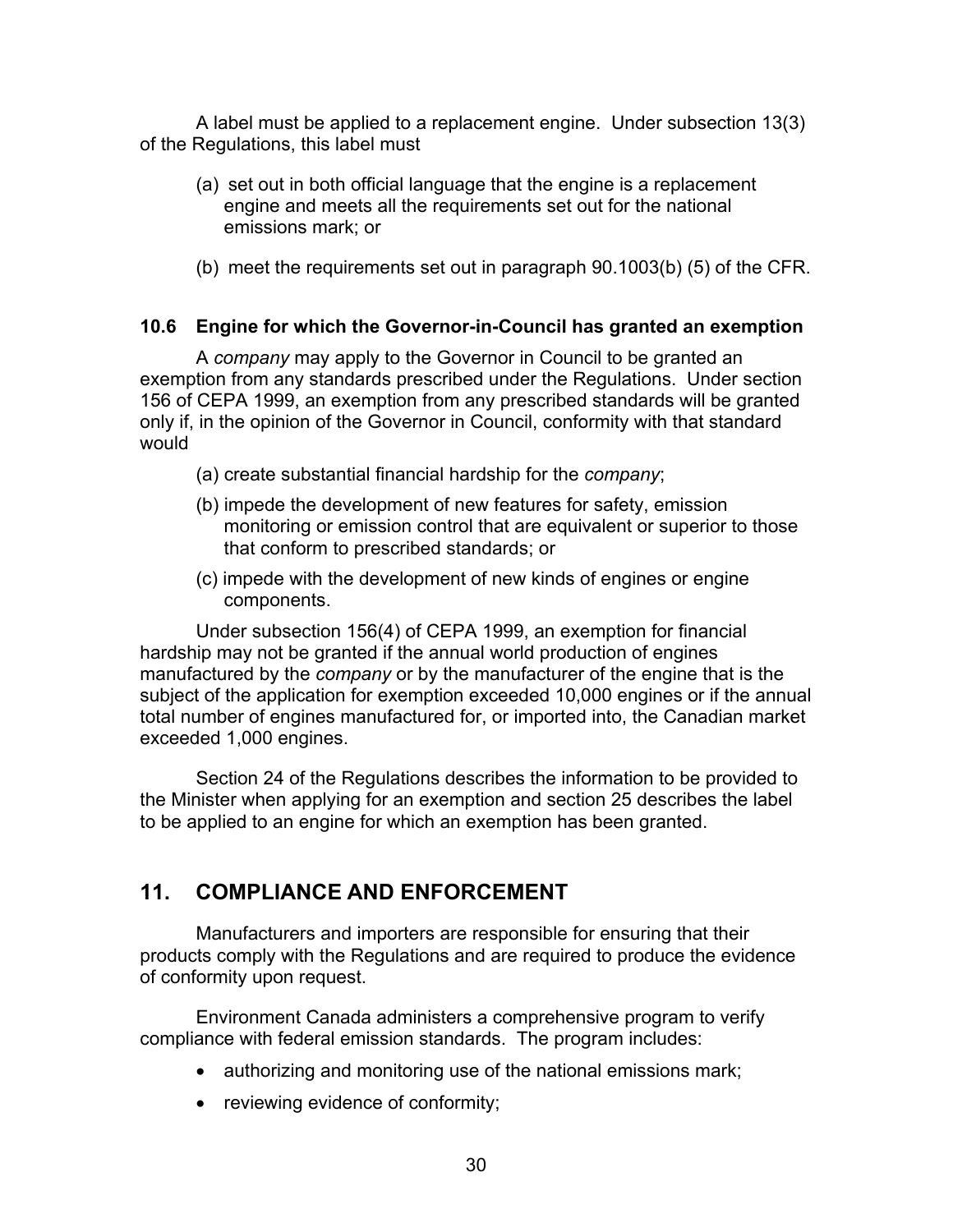- registering notices of defect affecting emission controls;
- inspection of test engines and emission-related components; and
- laboratory emission tests of sample new engines that are representative of products offered for sale in Canada.

If an engine is found not to comply with the Regulations, the manufacturer or importer is subject to the provisions of CEPA 1999. In this situation, the normal course of events is to perform sufficient engineering assessment to determine if a notice of defect should be issued.

Environment Canada's Compliance and Enforcement Policy will be applied when verifying compliance with the Regulations. The policy sets out the range of possible responses to alleged violations: warnings, environmental protection compliance orders, ticketing, ministerial orders, injunctions, prosecution and environmental protection alternative measures (which are an alternative to a court prosecution after the laying of charges for a CEPA 1999 violation). In addition the policy explains when Environment Canada will resort to civil suits by the Crown for recovery. A copy of this policy is available at www.ec.gc.ca/CEPARegistry/enforcement/CandEpolicy.pdf.

Whenever a possible violation of the Regulations is identified, enforcement officers may carry out inspections, investigations or both. Alleged violations may be identified by Environment Canada's technical personnel, through information transmitted by the Canada Customs and Revenue Agency or though complaints received from the public. Enforcement activities may also include inspections by enforcement officers at Canada's international borders.

When, following an inspection or an investigation, a CEPA enforcement officer discovers an alleged violation, the officer will choose the appropriate enforcement action based on the following criteria:

- Nature of the alleged violation: This includes consideration of the seriousness of the harm or potential harm to the environment, the intent of the alleged violator, whether it is a repeat violation, and whether an attempt has been made to conceal information or otherwise subvert the objectives and requirements of CEPA 1999.
- Effectiveness in achieving the desired result with alleged violator: The desired result is compliance with CEPA 1999 within the shortest possible time and with no further repetition of the violation. Factors to be considered include the violator's history of compliance, willingness to cooperate with enforcement officers, and evidence of corrective actions already taken.